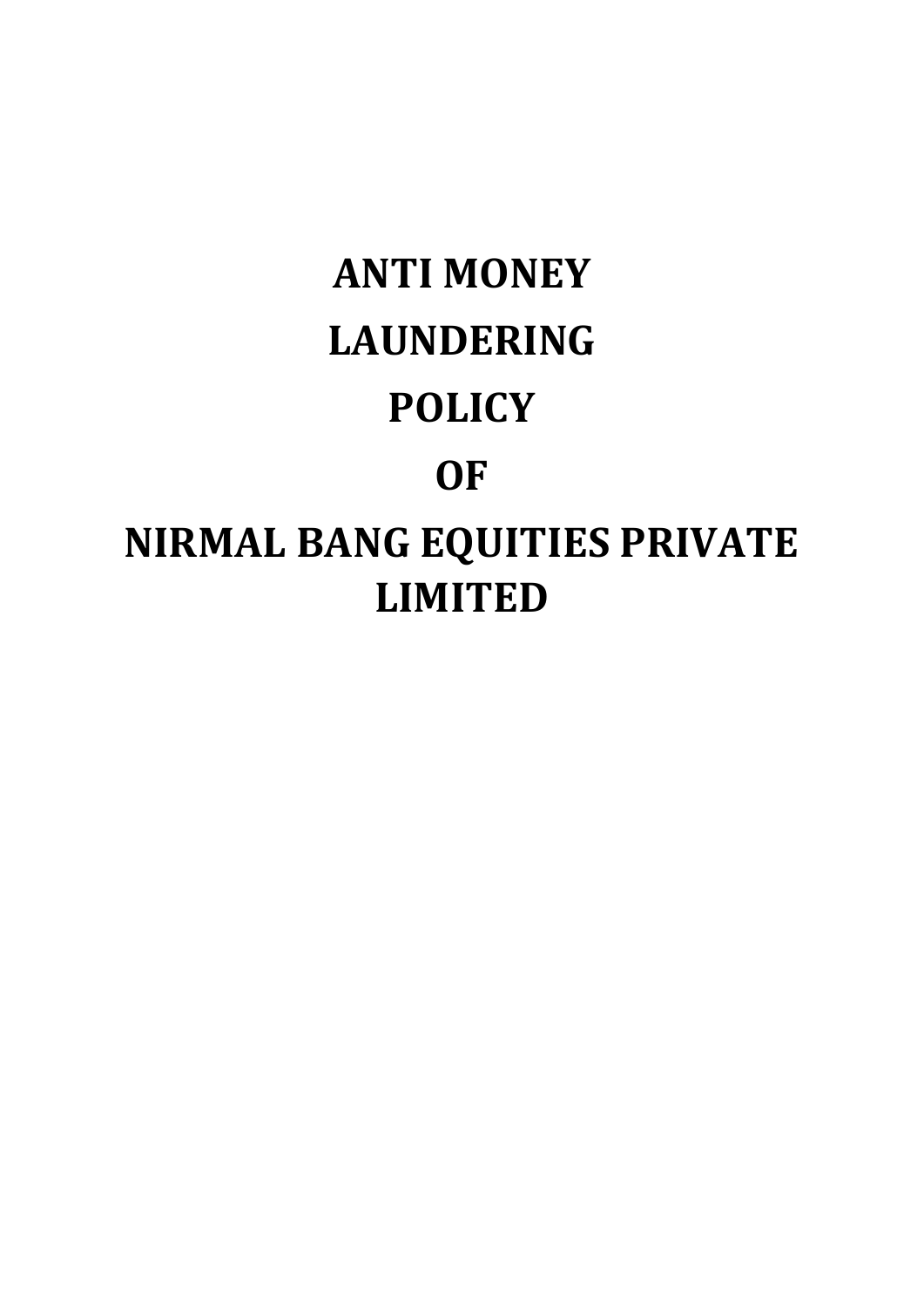This Policy is applicable for all the segments including Cash, Equity Derivatives, and Currency Derivatives Segments of Nirmal Bang Equities Private Limited (NBEPL). NBEPL is the institutional arm of the Nirmal Bang Group.

SEBI Master Circular on Anti Money Laundering (AML and Combating Financing of Terrorism (CFT) ‐ Obligations of Intermediaries under the Prevention of Money Laundering Act, 2002 and Rules Framed there‐under (Consolidated up to December 31, 2010) and amended as per latest Circular No. CIR/MIRSD/DOP/CIR/P/2019/113 dated 15th October 2019.

# **1. Introduction**

The Prevention of Money Laundering Act, 2002 (PMLA) was brought into force with effect from 1st July 2005. Necessary Notifications / Rules under the said Act were published in the Gazette of India on July 01, 2005. Subsequently, SEBI issued necessary guidelines vide circular no. ISD/CIR/RR/AML/1/06 dated January 18, 2006, and vide letter No. ISD/CIR/RR/AML/2/06 dated 20th March 2006 to all securities market intermediaries as registered under Section 12 of the SEBI Act, 1992. The PMLA has been further amended vide notification dated March 6, 2009, and inter alia provides that violating the prohibitions on manipulative and deceptive devices, insider trading and substantial acquisition of securities or control as prescribed in Section 12 A read with Section 24 of the Securities and Exchange Board of India Act, 1992 (SEBI Act) will now be treated as a scheduled offense under schedule B of the PMLA. These guidelines were issued in the context of the recommendations made by the Financial Action Task Force (FATF) on anti-money laundering standards. Compliance with these standards by all intermediaries and the country has become imperative for international financial relations.

As per the provision of PMLA, every Member shall have to:

- i. Maintain a record of prescribed transactions, the nature and value of which may be prescribed, whether *such* transactions comprise of a single transaction or a series of transactions integrally connected to each other, and where such series of transactions take place within a month;
- ii. Furnish information of prescribed transactions to the specified authority, within such time as may be prescribed
- iii. Verify and maintain records of the identity of clients, in such a manner as may be prescribed
- iv. Preserve the records for a period of five years from the date of cessation of transactions with clients.

Such transactions include

- $\triangleright$  All cash transactions of the value of more than Rs 10 lacs or its equivalent in foreign currency
- $\triangleright$  All series of cash transactions integrally connected to each other which have been valued below Rs 10 lakhs or its equivalent in foreign currency where such series of transactions take place within one calendar month and the monthly aggregate exceeds an amount of Rs. 10 lakhs or its equivalent in foreign currency
- $\triangleright$  All suspicious transactions whether or not made in cash and including, inter-alia, credits, or debits into from any non-monetary account such as d-mat account, security account maintained by the registered intermediary.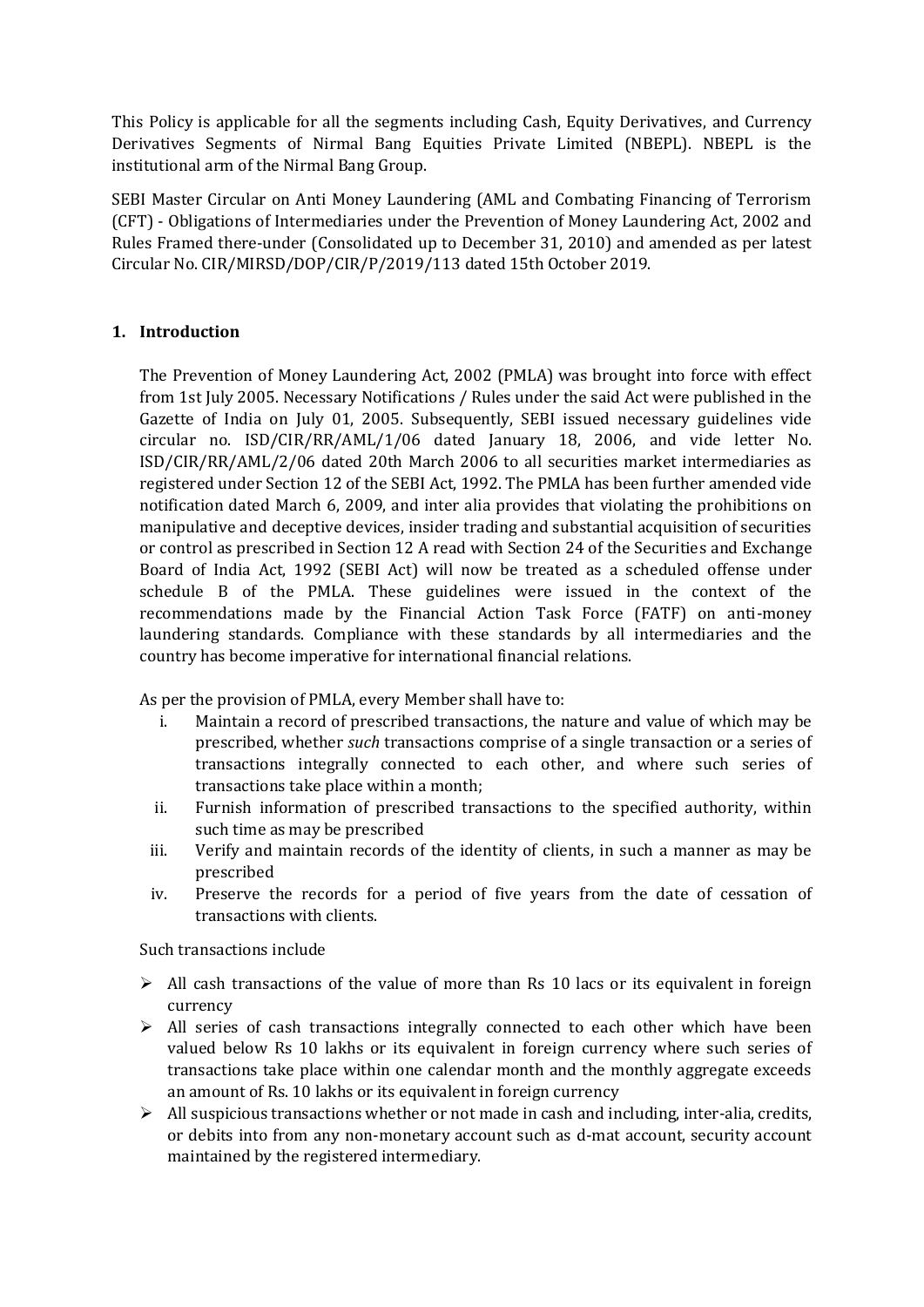It may, however, be clarified that for the purpose of suspicious transactions reporting, apart from 'transactions integrally connected', 'transactions remotely connected or related' should also be considered

The Guidelines laid down the minimum requirements and it was emphasized that the intermediaries may, according to their requirements, specify additional disclosures to be made by clients to address concerns of Money Laundering and suspicious transactions undertaken by clients.

# **2. OBJECTIVE**

The objective of this policy framework is to:

- Create awareness and provide clarity on KYC standards and AML measures.
- Outline the obligations under PMLA.
- Provide a framework for systems and procedures.
- To prevent criminal elements from using our business for money laundering activities
- To understand the customers and their financial dealings better, which in turn would help the company to manage the risk prudently
- To put in place appropriate controls for detection and reporting suspicious transactions in accordance with applicable laws/ laid down procedures.

# **3. SCOPE:**

This policy and procedures apply to all the employees of NIRMAL BANG EQUITIES PRIVATE LIMITED and all its subsidiaries and are to be read in conjunction with the existing guidelines. The following procedures have been established to ensure that all the employees know the identity of their customers and take appropriate steps to combat money laundering.

# **4. WHAT IS MONEY LAUNDERING?**

Money Laundering may be defined as the cleansing of dirty money obtained from legitimate or illegitimate activities including drug trafficking, terrorism, organized crime, fraud, and many other crimes with the objective of hiding its source and rendering it legally usable form. It is any act or attempted act to conceal or disguise the identity of illegally obtained proceeds so that they appear to have originated from legitimate sources. The process of money laundering involves creating a web of financial transactions to hide the origin and true nature of these funds.

This is done in three phases – Placement Phase, Layering Phase & Integration Phase.

The first stage in the process is placement. The placement stage involves the physical movement of currency or other funds derived from illegal activities to a place or into a form that is less suspicious to law enforcement authorities and more convenient to the criminal. The proceeds are introduced into traditional or non-traditional financial institutions or the retail economy.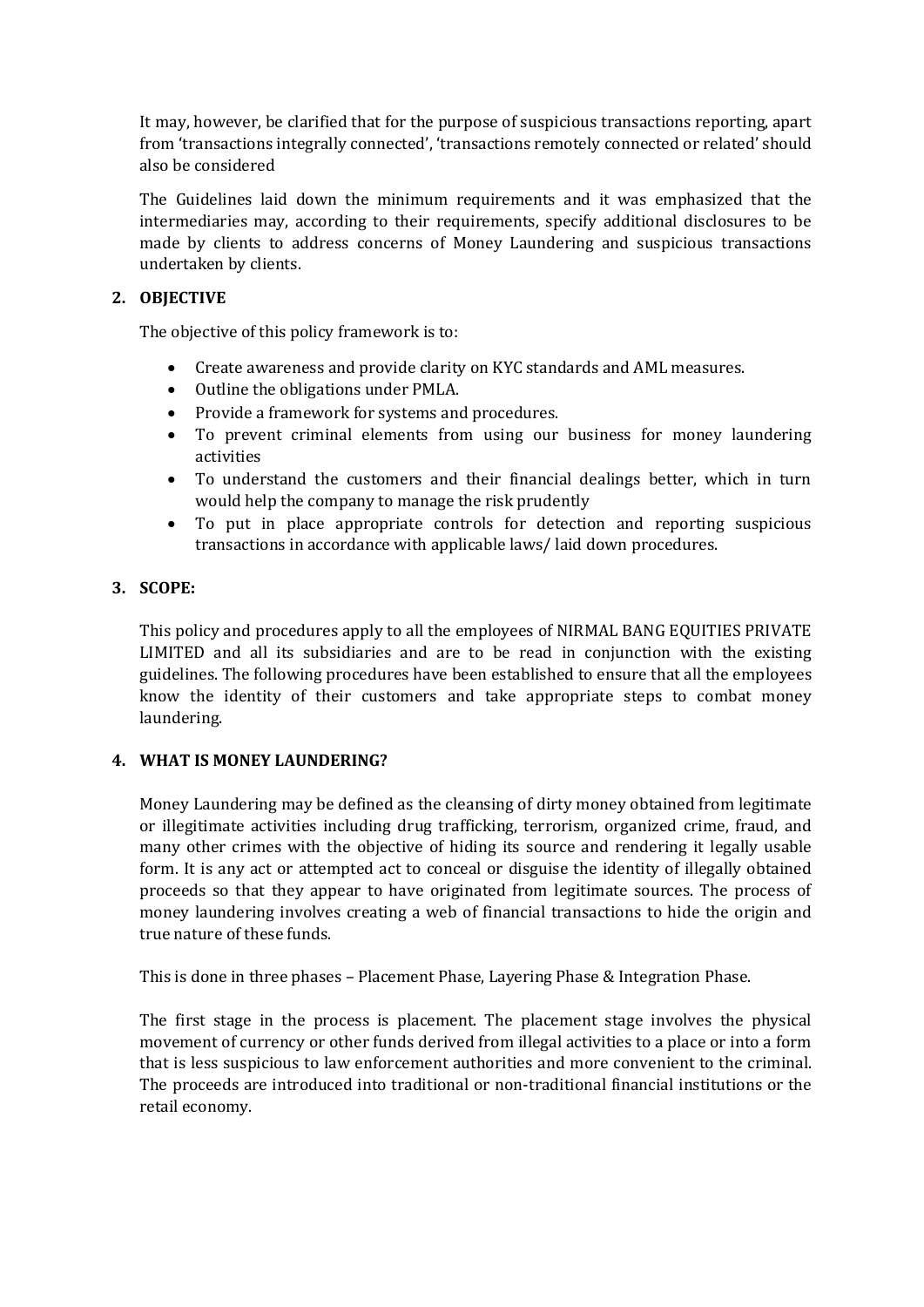The second stage is layering. The layering stage involves the separation of proceeds from their illegal source by using multiple complex financial transactions (e.g., wire transfers, monetary instruments) to obscure the audit trail and hide the proceeds.

The third stage in the money laundering process is integration. During the integration stage, illegal proceeds are converted into apparently legitimate business earnings through normal financial or commercial operations. Having identified these stages money laundering process, financial institutions are required to adopt procedures to guard against and report suspicious transactions that occur at any stage.

# **5. FINANCIAL INTELLIGENCE UNIT (FIU) – INDIA**

The government of India set up Financial Intelligence Unit (FIU-INDIA) on November 18, 2004, as an independent body to report directly to the Economic Intelligence Council (EIC) headed by the finance minister. FIU-INDIA has been established as the central national agency responsible for receiving, processing, analyzing, and disseminating information relating to suspect financial transactions. FIU-IND is also responsible for the coordination and stretching efforts of national and international intelligence and enforcement agencies in pursuing the global efforts against money laundering and related crimes.

# **6. POLICY AND PROCEDURES TO COMBAT MONEY LAUNDERING AND TERRORIST FINANCING OF NIRMAL BANG EQUITIES PRIVATE LIMITED**

Nirmal Bang Equities Private Limited (NBEPL) has resolved that it would, as an internal policy, take adequate measures to prevent money laundering and shall put in place a framework for identifying, monitoring, and reporting suspected money laundering or terrorist financing transactions to FIU as per the guidelines of PMLA Rules, 2002. Further members shall regularly review the policies and procedures on PMLA and Terrorist Financing to ensure their effectiveness.

**Date of Review: 11.03.2022**

**Prepared by Designated Director – Mr. Deepak Agarwal**

**Approved by: NBEPL Board**

# **7. IMPLEMENTATION OF THIS POLICY**

**Mr. Deepak Agarwal**, Director is appointed as the Principal Officer, and Mr. Kishorkumar Agarwal is the designated director who is responsible for the provisions of the PMLA and AML Guidelines and acts as a central reference point and plays an active role in the identification & assessment of potentially suspicious transactions. They ensure that NBEPL discharges its obligations to report suspicious transactions to the concerned authorities.

- **8.** The main aspect of this policy is the **Customer Due Diligence** Process which means:
	- a. Obtain sufficient information to identify persons who beneficially own or control securities accounts. Wherever it is apparent that the securities acquired or maintained through an account are beneficially owned by a party other than the client, that party should be identified using client identification and verification procedures. The beneficial owner is the natural person or persons on whose behalf a transaction is being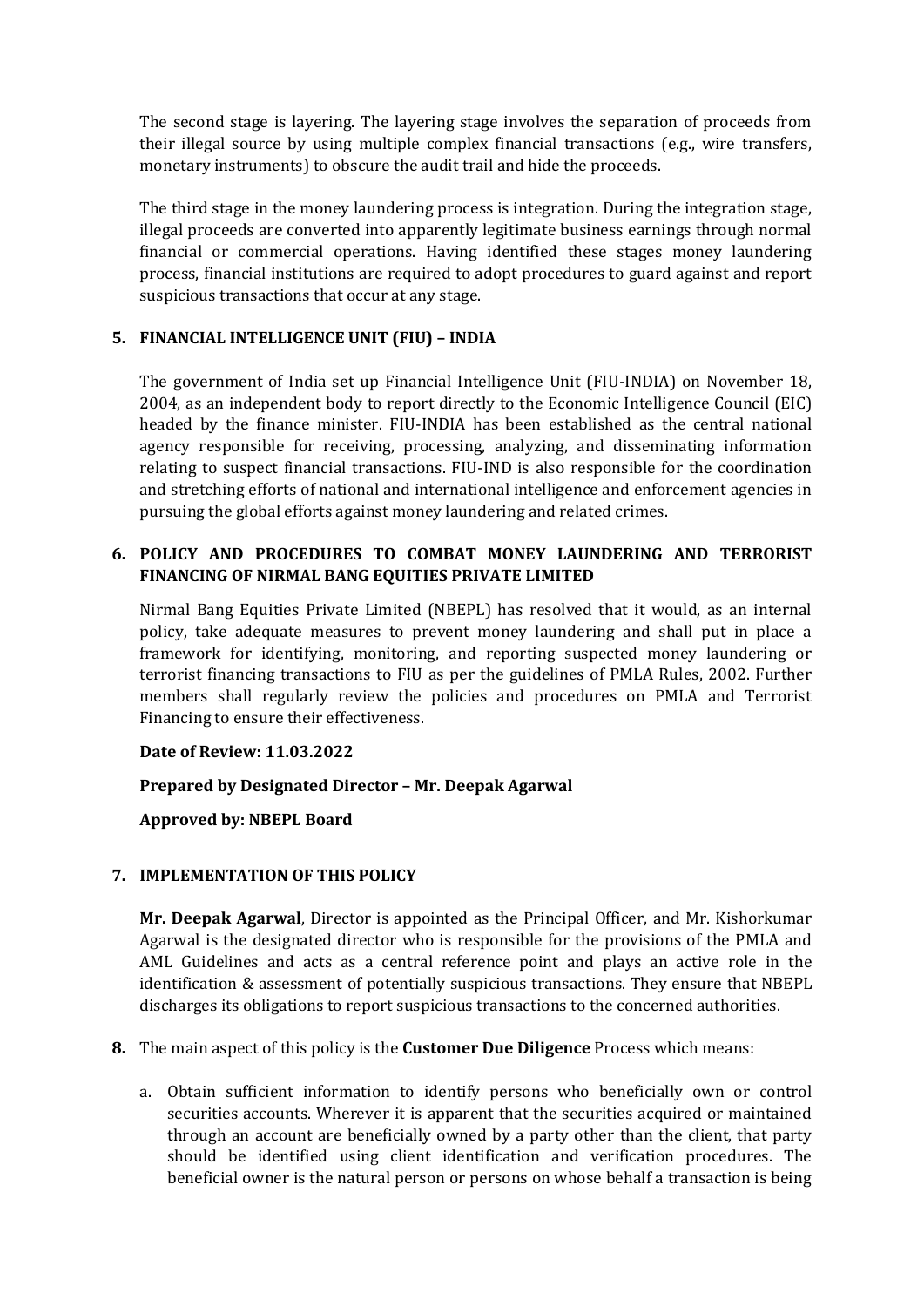conducted. It also incorporates those persons who exercise ultimate effective control over a legal person or arrangement.

- b. Verify the customer's identity using reliable, independent source documents, data, or information.
- c. Identification of beneficial ownership and control i.e., determine which individual(s) ultimately own(s) or control(s) the client and/or the person on whose behalf a transaction is being conducted.
- d. Verify the identity of the beneficial owner of the customer and/or the person on whose behalf a transaction is being conducted corroborating the information provided in relation to (c).
- e. Conduct ongoing due diligence and scrutiny of the account/client to ensure that the transaction conducted are consistent with the client's background/financial status, activities, and risk profile.
- f. Understand the ownership and control structure of the client.
- g. Registered Intermediaries shall periodically update all documents, data, or information of all clients and beneficial owners collected under the CDD process and review the same on yearly basis or as and when any new circulars are issued by the SEBI or relative exchanges.
- **9.** The **Customer due Diligence** Process includes four specific parameters:
	- i. Policy for Acceptance of Clients
	- ii. Client Identification Procedure
	- iii. Suspicious Transactions identification & reporting
	- iv. Updation of documents, data, or information of clients /BOs will be done on yearly basis and as and when required.

#### **a) Customer Acceptance Policy:**

#### **i. Each client should be met in person:**

We ensure that the existing guidelines regarding Customer/business acceptance are strictly followed. Existing /past relationships with the client should be verified and ensured that the client is not on the negative list/defaulters list.

Accept clients whom we are able to meet personally either the client should visit the office/branch, or the concerned official may visit the client at his residence/office address to get the necessary documents filled and signed. Preferably accept clients who live within the jurisdiction of the branch. As far as possible, ensure that the new client is introduced by an existing client.

In case of accounts are opened in the name of NRI or FNs. (If the company cannot personally verify the NRI/FN Client), the company / KYC team shall ensure the photocopies of all the KYC documents / Proofs and PAN Card are attested by Indian Embassy or Consulate General in the country where the NRI or FN resides. The attesting authority affixes a "Verified with Originals" stamp on the said documents. The photocopies of the KYC documents and PAN Card should be signed by NRI/FN. If the NRI/FN comes in person to open the account, the above attestation is required may be waived.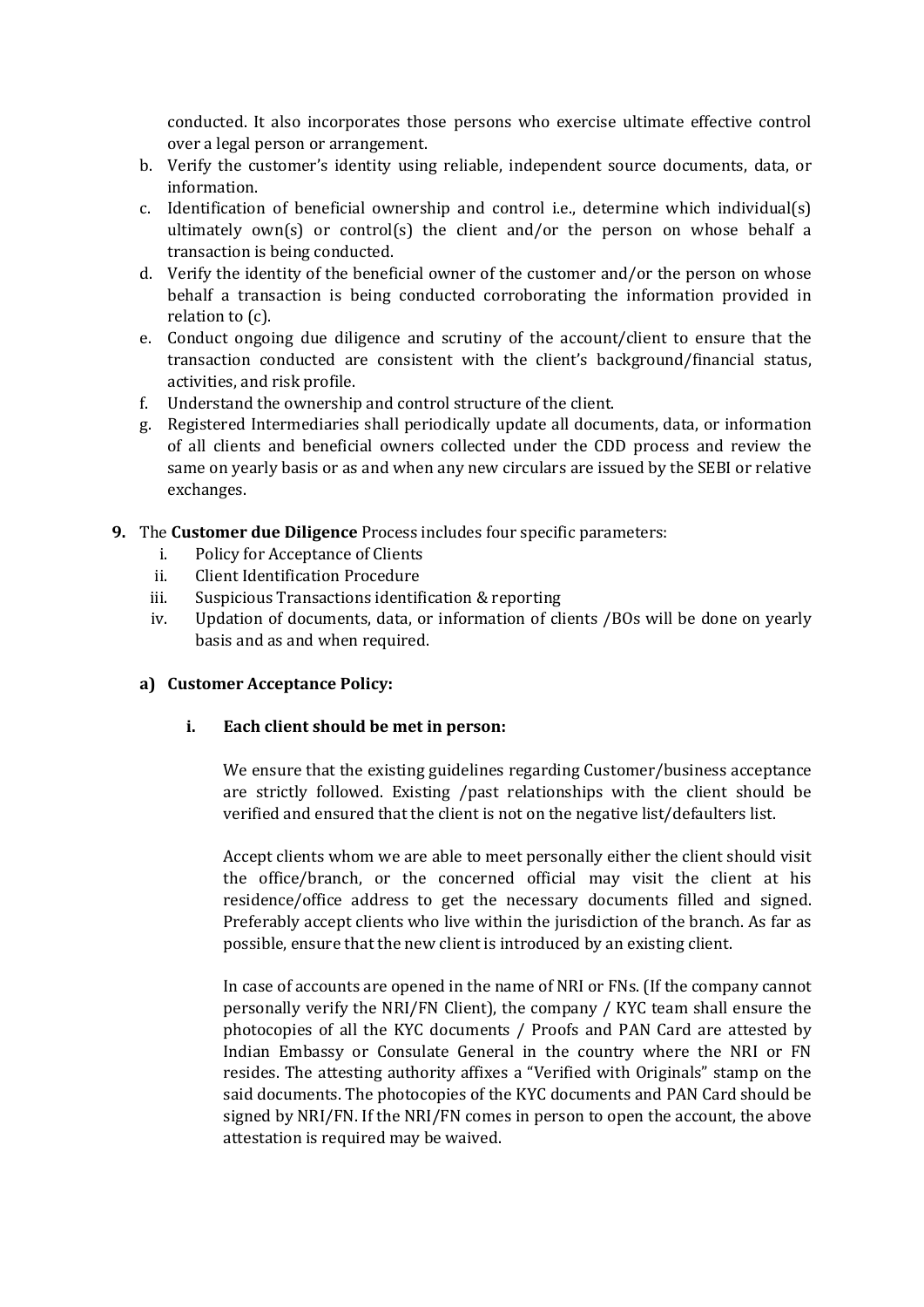Detailed search to be carried out to find that the Client is not in defaulters / negative list of regulators. (Search should invariably be carried out on SEBI website www.sebi.gov.in, CIBIL website www.cibil.com and Ministry of Company Affairs sponsored websit[e www.watchoutinvestors.com.](http://www.watchoutinvestors.com/))

# **ii. Accepts clients on whom we are able to apply appropriate KYC Procedures:**

Obtain complete information from the client. It should be ensured that the initial forms taken by the client are filled in completely. All photocopies submitted by the client are checked against original documents without any exception. Ensure that the 'Know Your Client' guidelines are followed without any exception.

All supporting documents as specified by the Securities and Exchange Board of India (SEBI) are obtained and verified.

# **iii. Do not accept clients with identity matching persons known to have criminal backgrounds:**

Check whether the client's identity matches with any person having known criminal background or is not banned in any other manner, whether in terms of criminal or civil proceedings by any enforcement / regulatory agency worldwide.

The Company shall comply with the provisions of the Government order dated August 27, 2009, for implementation of Section 51A of the Unlawful Activities Prevention Act, 1967.

KYC team shall check the following sites before admitting any person as a client:

- [www.watchoutinvestor.com](http://www.watchoutinvestor.com/)
- [www.sebi.gov.in](http://www.sebi.gov.in/) for prosecution database and vanishing companies' database.
- [www.cibil.com](http://www.cibil.com/)
- [www.fatf-gafi.org](http://www.fatf-gafi.org/) • 1988-(Taliban)
- <https://www.un.org/securitycouncil/sanctions/1988/materials>
- 1267-(Al-Qaida) [https://www.un.org/securitycouncil/sanctions/1267/aq\\_sanctions\\_list](https://www.un.org/securitycouncil/sanctions/1267/aq_sanctions_list)
- 2140-(Yemen) <https://www.un.org/securitycouncil/sanctions/2140/materials>
- 1718/2270- (North Korea) <https://www.un.org/securitycouncil/sanctions/1718/materials>

# **iv. Be careful while accepting Clients of Special category:**

We should be careful while accepting clients of special categories like

- i. Non-Resident clients
- ii. High net-worth clients, \*
- iii. Trust, Charities, non-Governmental Organizations (NGOs), and organizations receiving donations.
- iv. Companies having close family shareholdings or beneficial ownership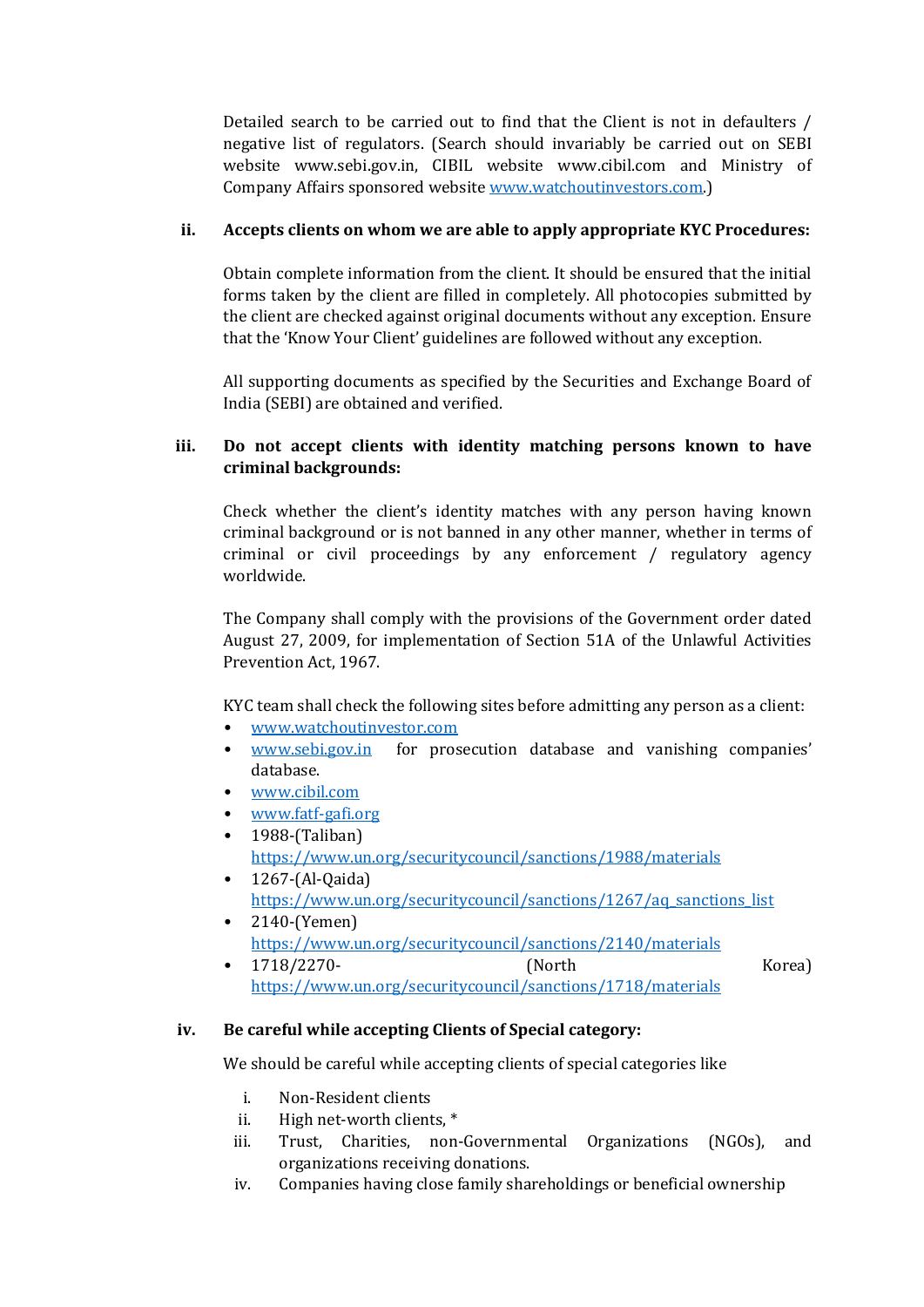- v. Politically Exposed Persons (PEP) Politically exposed persons are individuals who are or have been entrusted with prominent public functions in a foreign country, e.g., Heads of States or Governments, senior politicians, senior government/judicial/military officers, senior executives of state-owned corporations, important political party officials, etc. The additional norms applicable to PEP as contained in the subsequent parts of the circular shall also be applied to the accounts of the family members or close relatives of PEPs.
- vi. Companies offering foreign exchange offerings
- vii. Clients in high-risk countries (like Libya, Pakistan, and Afghanistan, etc) where the existence/effectiveness of money laundering controls is suspect, where there is unusual banking secrecy, countries active in narcotics production, countries where corruption (as per Transparency International Corruption Perception Index) is highly prevalent, countries against which government sanctions are applied, countries reputed to be any of the following Havens/sponsors of international terrorism, offshore financial centers, tax havens, countries where fraud is highly prevalent.
- viii. Non-face to face clients
	- ix. Clients with dubious reputation as per public information available etc.
	- x. persons of foreign origin, companies having closed shareholding/ownership, companies dealing in foreign currency, shell companies, overseas entities, clients in high-risk countries,
	- xi. Current/Former Head of State, Current / Former senior high-profile politician, - Or clients from high-risk countries
- xii. Clients belonging to countries where corruption/fraud level is high (like Nigeria, Burma, etc.)

Scrutinize minutely the records/documents pertaining to clients belonging to the aforesaid category. The client of a special category should be categorized as a high-risk client. Member shall closely examine the transaction in order to ensure they are consistent with Client business and risk profile. In the case of the Highrisk category due care and caution should be exercised at the acceptance stage itself. The profile of Clients has to be updated regularly.

# **v. Do not accept client registration forms which are suspected to be fictitious:**

Ensure that no account is being opened in a fictitious / benami name or on an anonymous basis.

# **vi. Do not compromise on submission of mandatory information/ documents:**

The Client's account should be opened only on receipt of mandatory information along with authentic supporting documents as per the regulatory guidelines. Do not open the accounts where the client refuses to provide information/documents and we should have sufficient reason to reject the client towards this reluctance.

# **b) Customer Identification Procedure (FOR NEW CLIENTS)**

# **Objective:**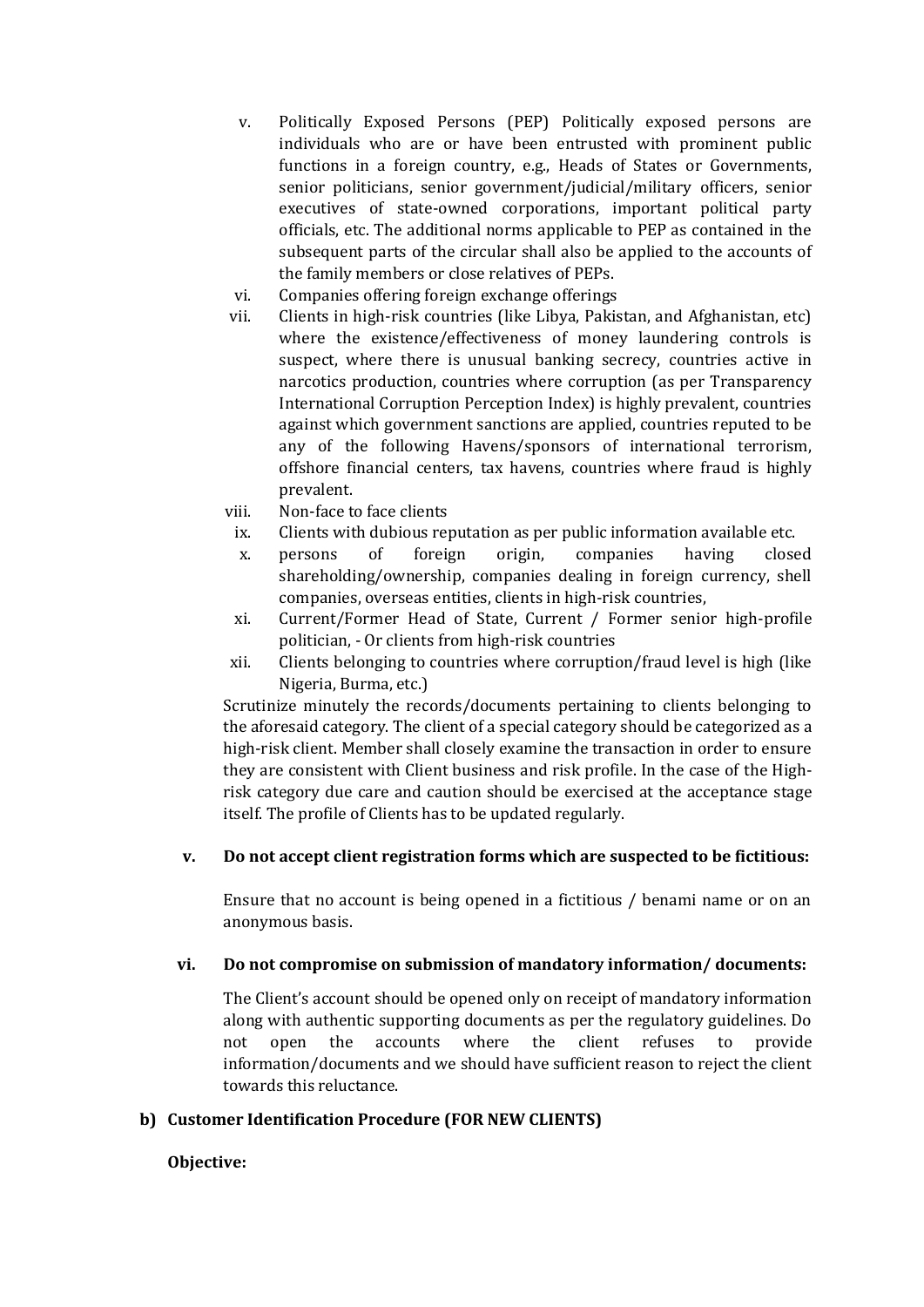To have a mechanism in place to establish the identity of the client along with firm proof of address to prevent the opening of any account which is fictitious / benami / anonymous in nature.

- a) Before opening the accounts, there should have to be personal interaction with the client except in the case of NRIs where the power of attorney holder is the Authorised Dealer Bank.
- b) Before opening the accounts in case of companies any one of the following viz main promoter/ Managing Director/ whole-time director / key management personnel and in the case of partnership firm any one of the active partners should be met in person.
- c) Caution is to be exercised when identifying companies that appear to be 'shell companies' or 'front companies.' Shell/front companies are legal entities that have no business substance in their own right but through which financial transactions may be conducted.
- d) In case of clients acting through Power of Attorneys the principal and agent should come in person for the first time, except where the client is an NRI, and the designated branch of the Authorized Dealer Bank is holding the power of attorney. Photos of both are to be obtained along with signatures on the photos. The KYC Form, Member Constituent Agreement, and the Risk Disclosure Document must compulsorily be signed by the Client himself and not by the POA holder except in the case of NRI clients if the POA holder is the designated branch of the authorized dealer.
- e) Original of un-expired Photo identity of individual/promoter/director to be verified by our official for identifying the client. The signature of the persons should be obtained from the photos. Photocopy of the proof should be taken by our official who should also certify thereon about having verified with the unexpired original.
- f) Special care would be taken in the case of non-individual accounts such as corporate, partnership firms, etc, where the ownership structure is opaque. In all such cases, the accounts would be activated only post approval from the compliance department. For this purpose, "beneficial owner" is the natural person or persons who ultimately own, control, or influence a client and/or persons on whose behalf a transaction is being conducted. It also incorporates those persons who exercise ultimate effective control over a legal person or arrangement. **(See Annexure 1 for details.)**
- g) Verify originals of the KYC/ ID documents of the client. See **"Annexure 2"** for a list of documents that can be obtained/ relied upon to complete KYC checks.

# **Member may rely on a third party for the purpose of:**

- a. Identification and verification of the identity of a client and
- b. Determination of whether the client is acting on behalf of a beneficial owner, identification of the beneficial owner, and verification of the identity of the beneficial owner. Such third party shall be regulated, supervised, or monitor for, and have measures in place for compliance with CDD and record-keeping requirements in line with the obligations under the PML Act.
- c. Such reliance shall be subject to the conditions that are specified in rule 9 (2) of the PML Rules and shall be in accordance with the regulation and circulars / Guidelines issued by SEBI from time to time. Further, it is clarified that Member shall be ultimately responsible for CDD and undertaking enhanced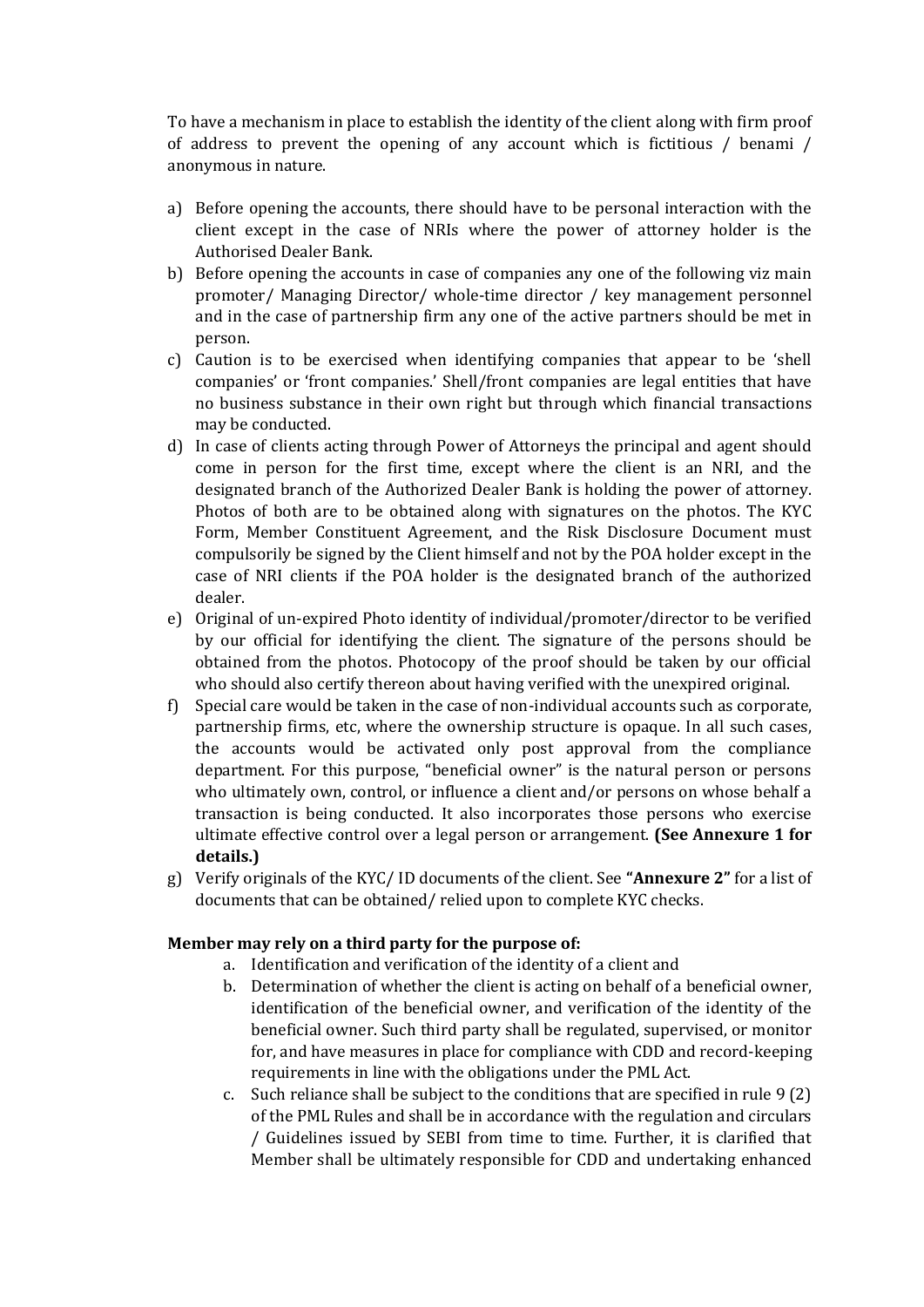due diligence measures as applicable. (SEBI Circular CIR/MISRD/1/2014 dated 12.03.2014).

#### **Money Laundering risk assessments**

Risk assessment on money laundering is dependent on the kind of customers the Company deals with. Typically, risks are increased if the money launderer can hide behind corporate structures such as limited companies, offshore trusts, special purpose vehicles, and nominee arrangements.

The Risk Assessment is required in order to assess and take effective measures to mitigate its money laundering and terrorist financing risk with respect to clients, countries or geographical areas, nature and volume of transactions, payment methods used by clients, etc.

The risk assessment shall also take into account any country-specific information that is circulated by the government of India and SEBI from time to time, as well as the updated list of individuals and entities who are subjected to sanction measures as required under the various United Nations Security Resolutions these can be accessed at:

- 1988-(Taliban) <https://www.un.org/securitycouncil/sanctions/1988/materials>
- $\bullet$  1267-(Al-Qaida) [https://www.un.org/securitycouncil/sanctions/1267/aq\\_sanctions\\_list](https://www.un.org/securitycouncil/sanctions/1267/aq_sanctions_list)
- 2140-(Yemen) <https://www.un.org/securitycouncil/sanctions/2140/materials>
- 1718/2270- (North Korea) <https://www.un.org/securitycouncil/sanctions/1718/materials>

# **Risk classification**

The level of Money Laundering (ML) risks that the Company is exposed to by an investor relationship depends on:

- o Type of the customer and nature of business
- o Type of product/service availed by the customer
- o Country where the Customer is domiciled

The guidelines define certain minimum standards of account documentation for all new customer relationships, to enable the Company to understand the nature of the customer's business, carry evidence of key data regarding the customer and its principal owners/signatories, and understand the type and level of activity that is to be considered as normal in the customer's account. Customers may be classified into the following risk categories.

# **I. High Risk**

In addition to being client-defined in a special category, clients who have defaulted in the past, have a suspicious background, do not have any financial status, and following clients are classified as high risk, provided their transaction value exceeds Rs. 1 million

- i. Non-Resident clients
- ii. High net-worth clients, \*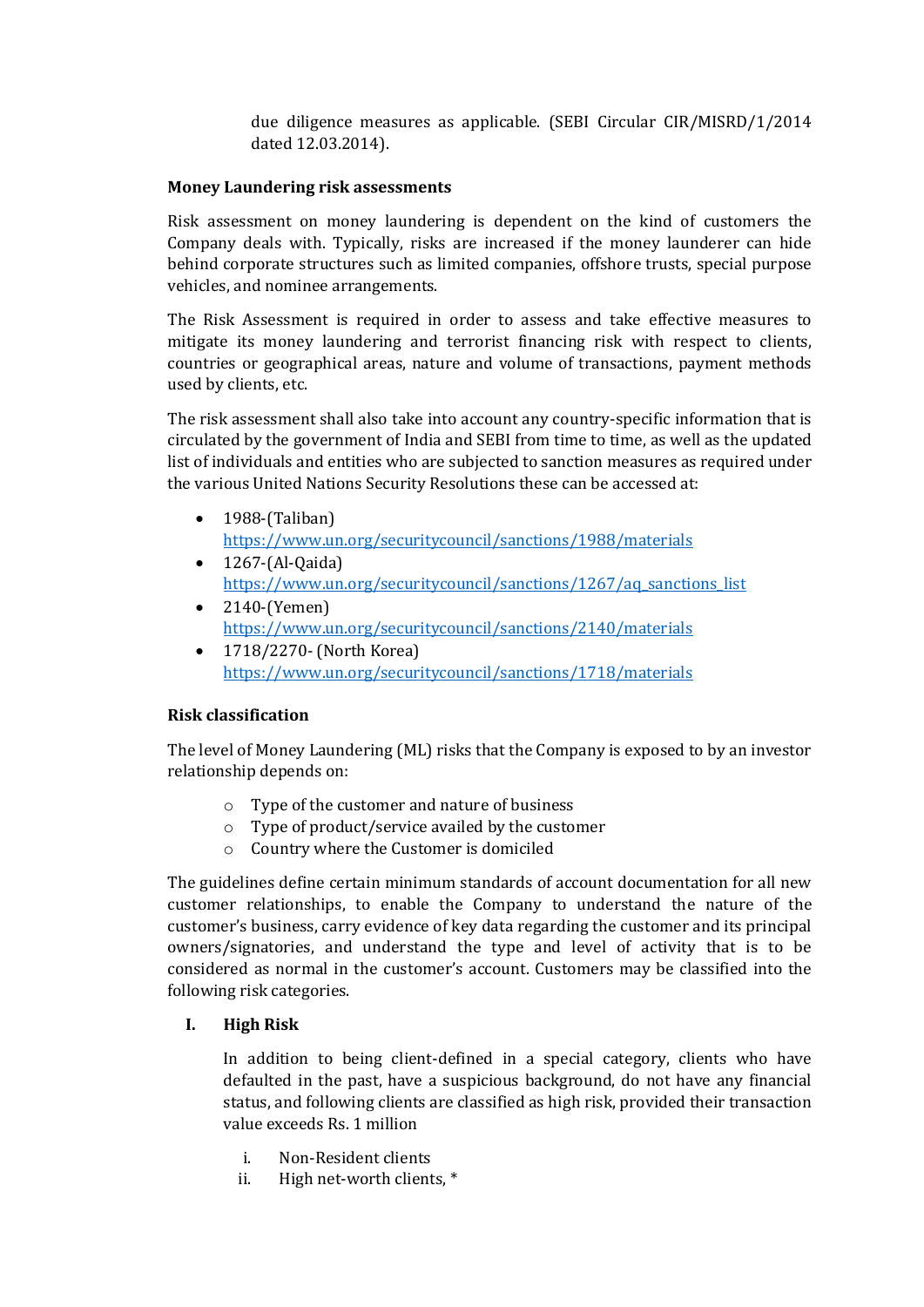- iii. Trust, Charities, non-Governmental Organizations (NGOs), and organizations receiving donations.
- iv. Companies having close family shareholdings or beneficial ownership
- v. Politically Exposed Persons (PEP) Politically exposed persons are individuals who are or have been entrusted with prominent public functions in a foreign country, e.g., Heads of States or Governments, senior politicians, senior government/judicial/military officers, senior executives of state-owned corporations, important political party officials, etc. The additional norms applicable to PEP as contained in the subsequent parts of the circular shall also be applied to the accounts of the family members or close relatives of PEPs.
- vi. Companies offering foreign exchange offerings
- vii. Clients in high-risk countries (like Libya, Pakistan, and Afghanistan, etc) where the existence/effectiveness of money laundering controls is suspect, where there is unusual banking secrecy, countries active in narcotics production, countries where corruption (as per Transparency International Corruption Perception Index) is highly prevalent, countries against which government sanctions are applied, countries reputed to be any of the following Havens/sponsors of international terrorism, offshore financial centers, tax havens, countries where fraud is highly prevalent.
- viii. Non-face to face clients
	- ix. Clients with dubious reputation as per public information available etc.
	- x. persons of foreign origin, companies having closed shareholding/ownership, companies dealing in foreign currency, shell companies, overseas entities, clients in high-risk countries,
- xi. Current/Former Head of State, Current / Former senior high-profile politician, - Or clients from high-risk countries
- xii. Clients belonging to countries where corruption/fraud level is high (like Nigeria, Burma, etc.)

\* High Net worth clients means:

High net worth clients could be classified if at the account opening stage or during the course of the relationship, it is realized that the client's investments or the appetite for investment is high. The High-net-worth clients are basically categorized as the clients having a Net worth of **Rs. 10 Crores or more**.

It should be to determine whether an existing/potential customer is a PEP. Such procedures would include seeking additional information from clients. Further approval of senior management is required for establishing business relationships with PEP & to continue the business relationship with PEP.

All transactions of Clients identified as High-Risk Category should be put to countermeasures. These measures may include further enhanced scrutiny of transactions, enhanced relevant reporting mechanisms or systematic reporting of transactions, and apply enhanced due diligence.

# **II. Medium Risk**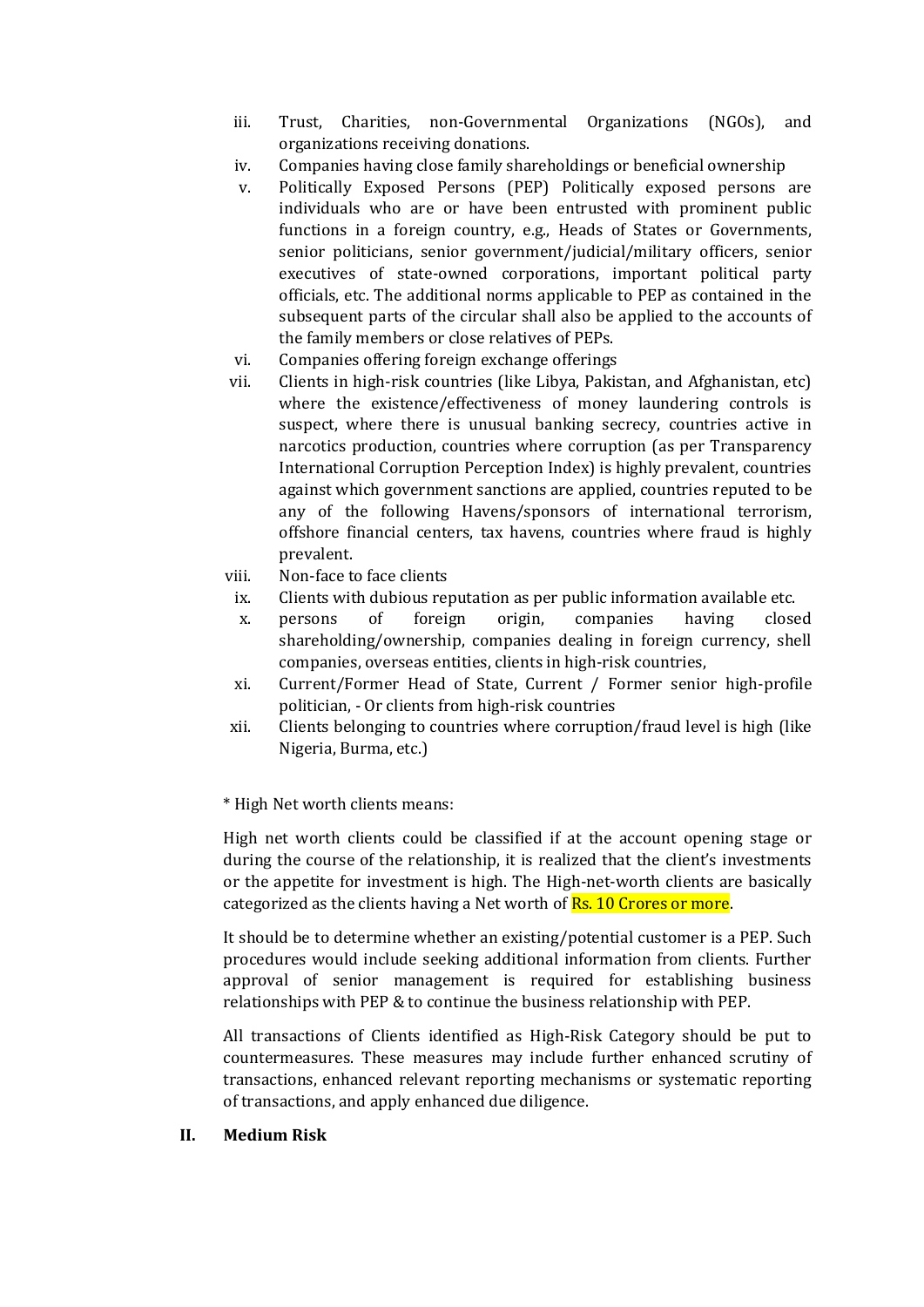Client defined in the above category having transaction value **below 10 crore** and those Clients who are mostly intra-day Clients or speculative Clients.

Further based on business directives the clients who maintain running accounts continuously with the company may also be categorized as medium risk clients on a case-to-case basis.

#### **III. Low Risk**

All clients not meeting the above criteria are low-risk clients. Further, Clients who make a payment on time and take delivery of shares. They are Individuals/Corporate/HNIs who have respectable social and financial standing. Senior Citizens, Salaried Employees, and a major portion of the client who indulges in delivery-based trading and institutional clients whose trades are settled through custodians are categorized as Low-Risk Clients.

The low-risk provisions should not apply when there are suspicions of Money Laundering / Financing Terrorism (ML/FT) or when other factors give rise to a belief that the customer does not pose a low risk.

Apart from this, we need to exercise extra caution while monitoring the transactions of NRI/NRE/PIO and foreign clients, especially when the payment is being made in foreign currency.

Any change in the risk profile of the client/mandate holder has to be ascertained by the concerned branch officials and reported to the Business Head immediately.

An assessment should be made of the financial worthiness of the client by obtaining appropriate declarations at the KYC stage. This information should be subsequently used for monitoring whether the transactions of the clients are within the declared means and if the value of the transactions is increasing the client should be asked to disclose the increasing sources.

#### **10. Record Keeping**

Member shall ensure compliance with the record-keeping requirements contained in the SEBI Act, 1992, Rules and Regulations made there-under, PMLA as well as other relevant legislation, Rules, Regulations, Exchange Byelaws, and Circulars.

All documents & records which are sufficient to permit reconstruction of individual transactions (including the amounts and types of currencies involved, if any) so as to provide, if necessary, evidence for the prosecution of criminal behavior shall be maintained.

If there is any suspected drug-related or other laundered money or terrorist property, Member shall retain the following information for the accounts of clients in order to maintain a satisfactory audit trail to facilitate the investigating authorities:

- a. the beneficial owner of the account
- b. the volume of the funds flowing through the account; and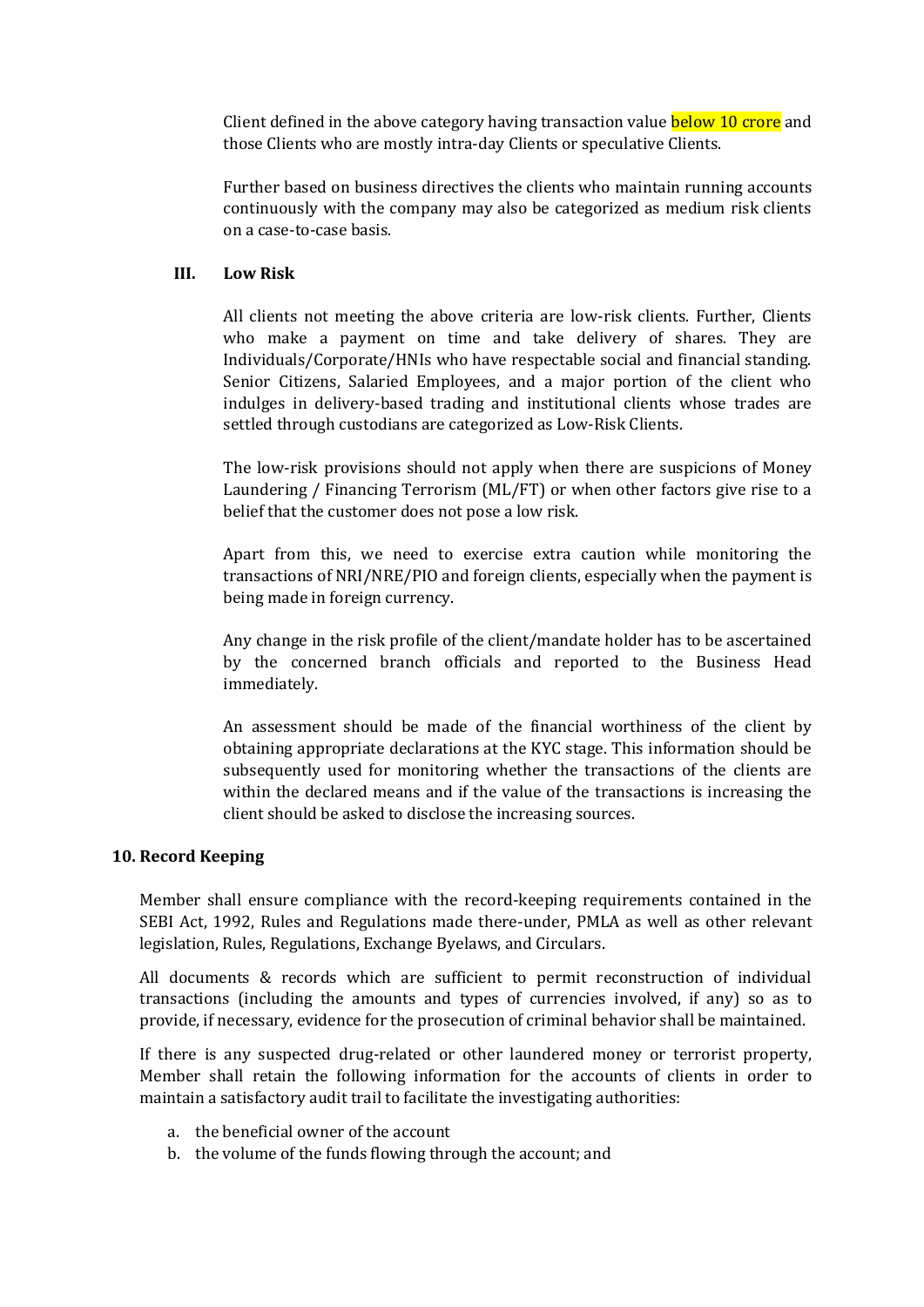c. for selected transactions: the origin of the funds; the form in which the funds were offered or withdrawn, e.g., cheques, demand drafts, etc., the identity of the person undertaking the transaction; the destination of the funds; the form of instruction and authority.

Ensure that all client and transaction records and information are available on a timely basis to the competent investigating authorities. Where required by the investigating authority, they should retain certain records, e.g., client identification, account files, and business correspondence, for periods which may exceed those required under the SEBI Act, Rules and Regulations framed thereunder PMLA, other relevant legislation, Rules, and Regulations or Exchange Byelaws or circulars.

In case of transactions where any investigations by any authority have been commenced and in the case of transactions that have been the subject of suspicious transaction reporting all the records shall be maintained till the authority informs of closure of the case. More specifically, Member has put in place a system of maintaining a proper record of transactions prescribed under Rule 3 of PML Rules as mentioned below:

- a. all cash transactions of the value of more than rupees ten lakh or its equivalent in foreign currency.
- b. all series of cash transactions integrally connected to each other which have been valued below rupees ten lakh or its equivalent in foreign currency where such series of transactions have taken place within a month and the monthly aggregate value of such transactions exceeds rupees ten lakh or its equivalent in foreign currency.
- c. all cash transactions were forged, or counterfeit currency notes or bank notes have been used as genuine and where any forgery of a valuable security has taken place, or a document has taken place facilitating the transactions.
- d. all suspicious transactions whether or not made in cash and by way of as mentioned in the Rules.

# **11. Information to be maintained**

Member has to maintain and preserve the following information in respect of transactions referred to in Rule 3 of PML Rules:

- $\checkmark$  the nature of the transactions.
- $\checkmark$  the amount of the transaction and the currency in which it is denominated.
- $\checkmark$  the date on which the transaction was conducted; and iv. the parties to the transaction.

# **12. Retention of Records:**

- 1. Maintenance of records pertaining to transactions of clients is preserved in a manner that allows easy and quick retrieval of data as and when requested by the competent authority, for a period of five years.
- 2. Records evidencing the identity of clients and beneficial owners as well as account files and business correspondence shall maintain and preserved for five years after the business relationship between a client and Member has ended or the account has been closed whichever is later. In situations where the ongoing investigations or transactions have been subject to suspicious transactions reporting, they shall be retained until it is confirmed that the case has been closed.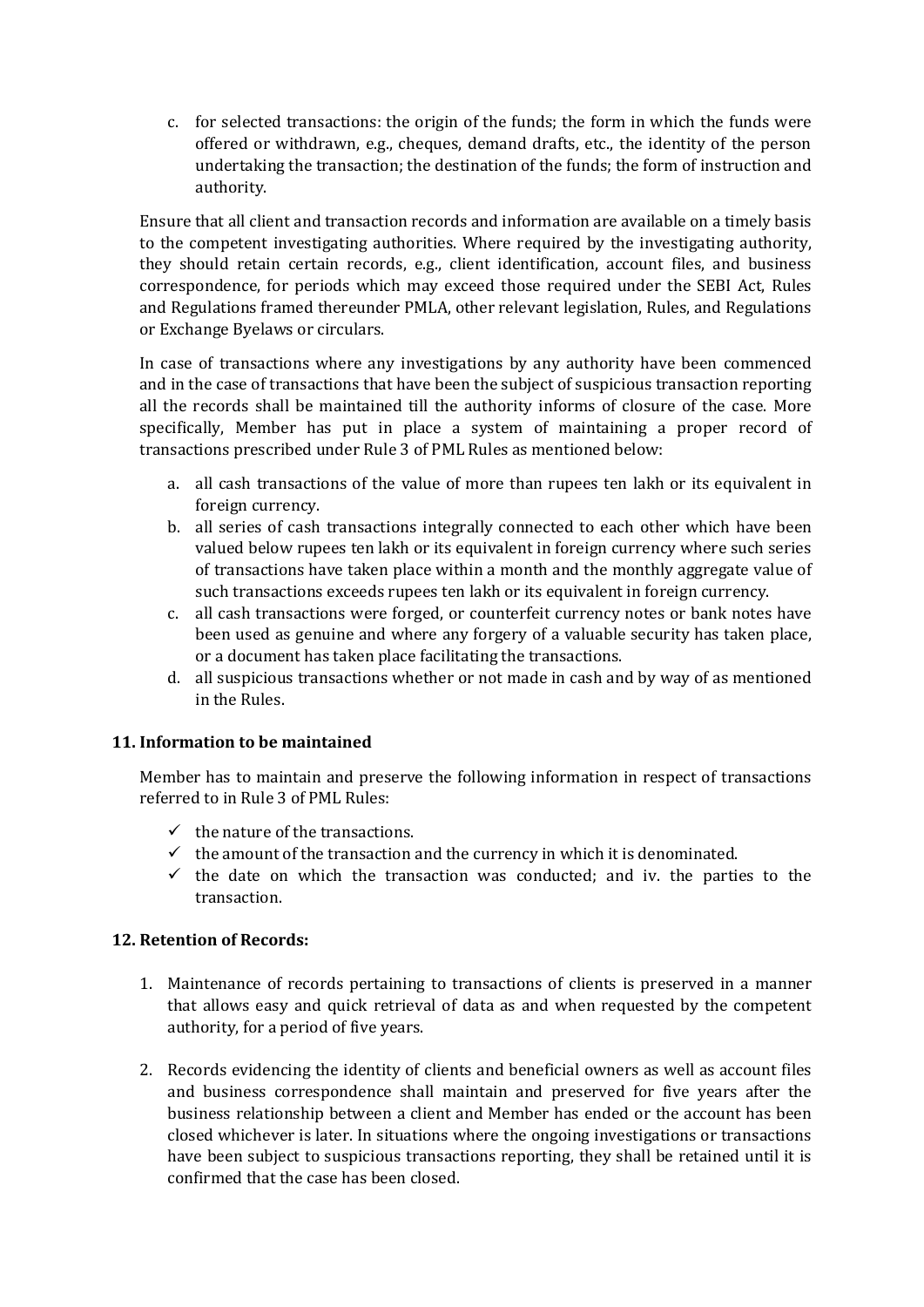- 3. Member shall maintain and preserve the record of information related to transactions, whether attempted or executed, which are reported to the Director, FIU- IND, as required under Rules 7 & 8 of the PML Rules, for a period of five years from the date of the transactions between the client and the intermediary.
- 4. Further, the records mentioned in Rule 3 of PMLA Rules have to be maintained and preserved for a period of five years from the date of transactions between the client and intermediary.

# **13. Monitoring of transactions**

- 1. Member regularly monitors the transactions to identify any deviation in transactions/activity for ensuring the effectiveness of the AML procedures.
- 2. Member shall pay special attention to all unusually large transactions/patterns which appear to have no economic purpose.
- 3. The background including all documents/office records /memorandums/clarifications sought to pertain to such transactions and purpose thereof shall also be examined carefully and findings shall be recorded in writing. Further such findings, records, and related documents shall be made available to auditors and also to SEBI/stock exchanges/FIU-IND/other relevant Authorities, during the audit, inspection, or as and when required. These records are required to be maintained and preserved for a period of five years from the date of the transaction between the client and intermediary as is required under the PMLA.

# **14. Suspicious Transactions**

Intermediaries are requested to analyze and furnish details of suspicious transactions, whether or not made in cash. Suspicious transactions shall also be regularly reported to the higher authorities within the intermediary. Intermediaries shall ensure that appropriate steps are taken to enable suspicious transactions to be recognized and have appropriate procedures for reporting.

It should be ensured that there is no undue delay in analysis and arriving at a conclusion. While determining suspicious transactions, intermediaries shall be guided by the definition of a suspicious transaction contained in PML Rules as amended from time to time. Indicative types of Suspicious Transactions, Abandoned Transactions, TAT for reporting Suspicious Transactions, and additional due diligence for transactions from clients from high-risk countries are also given in the SEBI circular.

# **a) What is a Suspicious Transaction?**

Suspicious transaction means a transaction whether or not made in cash, which to a person acting in good faith gives rise to a reasonable ground of suspicion that it may involve the proceeds of crime; or appears to be made in circumstance of unusual or unjustified complexity or appears to have no economic rationale or bonafide purpose.

# **i. Reasons for Suspicious:**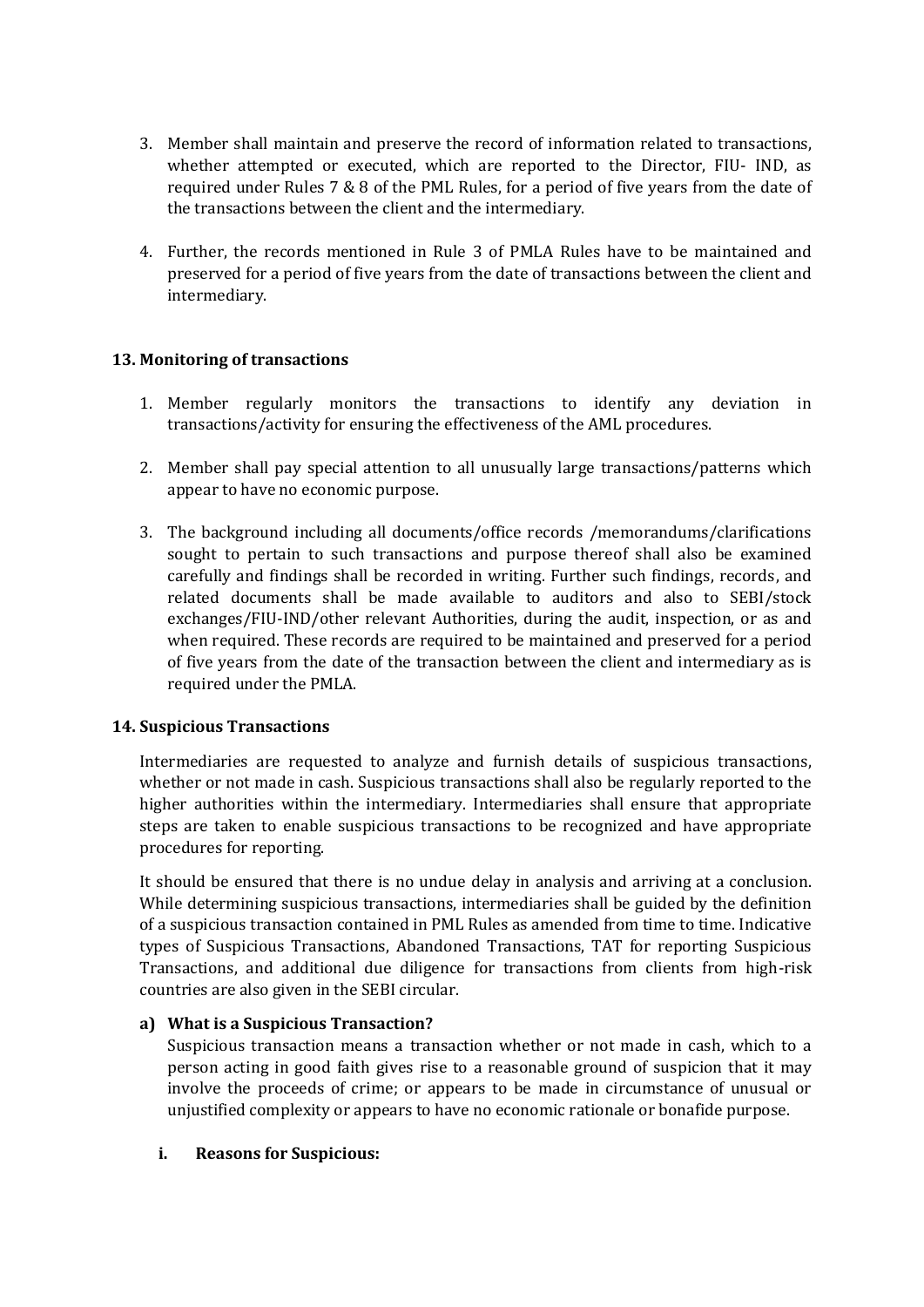- $\triangleright$  Identity of client
	- $\checkmark$  False identification documents
	- $\checkmark$  Identification documents which could not be verified within a reasonable time
	- $\checkmark$  Nonface to face client
	- $\checkmark$  Clients in a high-risk jurisdiction
	- $\checkmark$  Doubt over the real beneficiary of the account
	- $\checkmark$  Accounts opened with names very close to other established business entities
	- $\checkmark$  Receipt back of welcome kit undelivered at the address given by the client
	- $\checkmark$  Suspicious background or links with criminals
- $\triangleright$  Suspicious Background
	- $\checkmark$  Suspicious background or links with criminals
- $\triangleright$  Multiple Accounts
	- $\checkmark$  A large number of accounts having a common parameter such as common partners/directors/promoters/address/ email address/telephone numbers introducer or authorized signatory
	- $\checkmark$  Unexplained transfers between such multiple accounts.
- $\triangleright$  Activity in Accounts
	- $\checkmark$  Unusual activity compared to past transactions
	- $\checkmark$  Use of different accounts by client alternatively
	- $\checkmark$  Sudden activity in dormant accounts
	- $\checkmark$  Activity inconsistent with what would be expected from declared business
	- $\checkmark$  Account used for circular trading
- $\triangleright$  Nature of Transactions
	- $\checkmark$  Unusual or unjustified complexity
	- $\checkmark$  No economic rationale or bonafide purpose
	- $\checkmark$  Source of funds is doubtful
	- $\checkmark$  Appears to be the case of insider trading
	- $\checkmark$  Purchases made on own account transferred to a third party through offmarket transactions through DP account
	- $\checkmark$  Transactions reflect likely market manipulation
	- $\checkmark$  Suspicious off-market transactions
- $\triangleright$  Value of Transactions
	- $\checkmark$  Value just under the reporting threshold amount in an apparent attempt to avoid reporting
	- $\checkmark$  Large sums being transferred from overseas for making payments
	- $\checkmark$  Inconsistent with the client's apparent financial standing
	- $\checkmark$  Inconsistency in the payment pattern by the client
	- $\checkmark$  Block deal which is not at market price or prices appear to be artificially inflated/deflated
- **b) Procedure for freezing of funds, financial assets or economic resources, or related services:**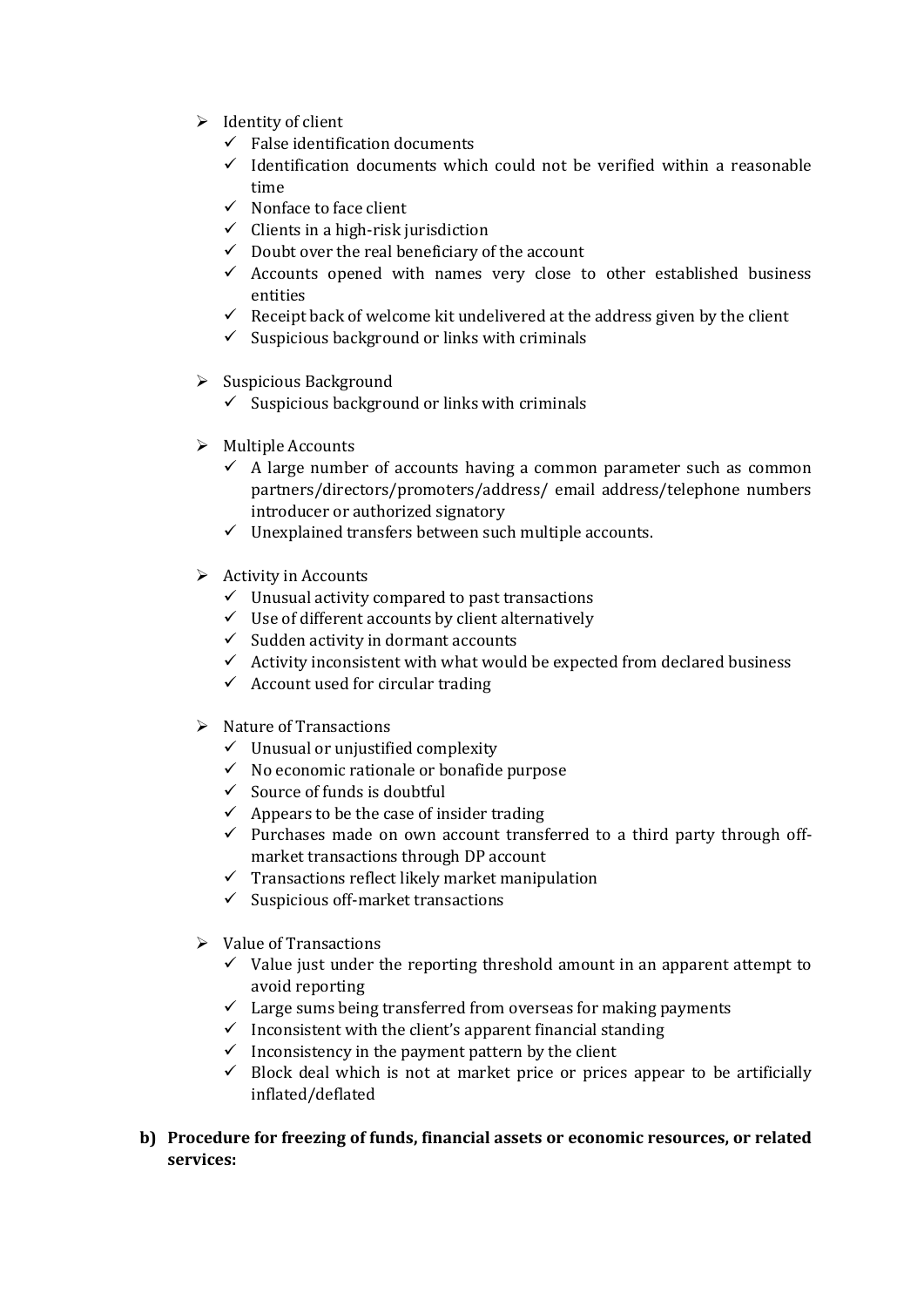Section 51A, of the Unlawful Activities (Prevention) Act, 1967 (UAPA), relating to the purpose of prevention of, and for coping with terrorist activities was brought into effect through UAPA Amendment Act, 2008. In this regard, the Central Government has issued an order dated August 29, 2009, detailing the procedure for the implementation of Section 51A of the UAPA.

Under the aforementioned Section, the Central Government is empowered to freeze, seize or attach funds and other financial assets or economic resources held by, on behalf of, or at the direction of the individuals or entities listed in the Schedule to the Order, any other person engaged in or suspected to be engaged in terrorism. The Government is also further empowered to prohibit any individual or entity from making any funds, financial assets or economic resources, or related services available for the benefit of the individuals or entities listed in the Schedule to the Order or any other person engaged in or suspected to be engaged in terrorism. The obligations to be followed by intermediaries to ensure the effective and expeditious implementation of said Order have been issued vide SEBI Circular ref. no. ISD/AML/CIR-2/2009 dated October 23, 2009, which needs to be complied with scrupulously.

Accordingly, SEBI has issued circular ref.no. SEBI/HO/MIRSD/DOP/CIR/P/2021/36 dated March 25, 2021, outlines a revised and effective implementation of the provisions of Section 51A through an order dated February 02, 2021, superseding the earlier orders and guidelines given on the said subject.

# **c) Policy on Identifying and Reporting suspicious transactions:**

The Compliance/Principal Officer for any suspicious transactions will scrutinize transactions filtered out of the following filters in detail. As the Business dynamics are very varied and complex, defining transaction types for reporting will not be undertaken at this juncture (all CTRs, STRs and NTRs). Having said that, the Principal Officer will review all the transactions thrown out by the filters and decide on a case-to-case basis to report to FIU within stipulated time with complete details.

Further, no nil reporting shall be made if there are no Cash / Suspicious / Non – Profit organization transactions.

These filters will be reviewed regularly for any updation and modifications to make the system more robust and effective.

- 1. Payment for Pay-out to all the clients will be only through cheque. No cash payments are to be entertained under any circumstances.
- 2. All third-party cheques to the credit of the client account irrespective of the amount.
- 3. All payments made either by way of Demand Draft / Cheques / Money Transfer/Funds Transfer in foreign currencies irrespective of the amount. In the case of DD, it should be accompanied by the letter of the bank in case of some unavoidable situation.
- 4. Deliveries/Payment made through us for more than 250% of the last 3 months average.
- 5. To discourage the manipulation relating to the financial strength, we have started the provision of updating the financial statements of the clients annually and this is the ongoing procedure.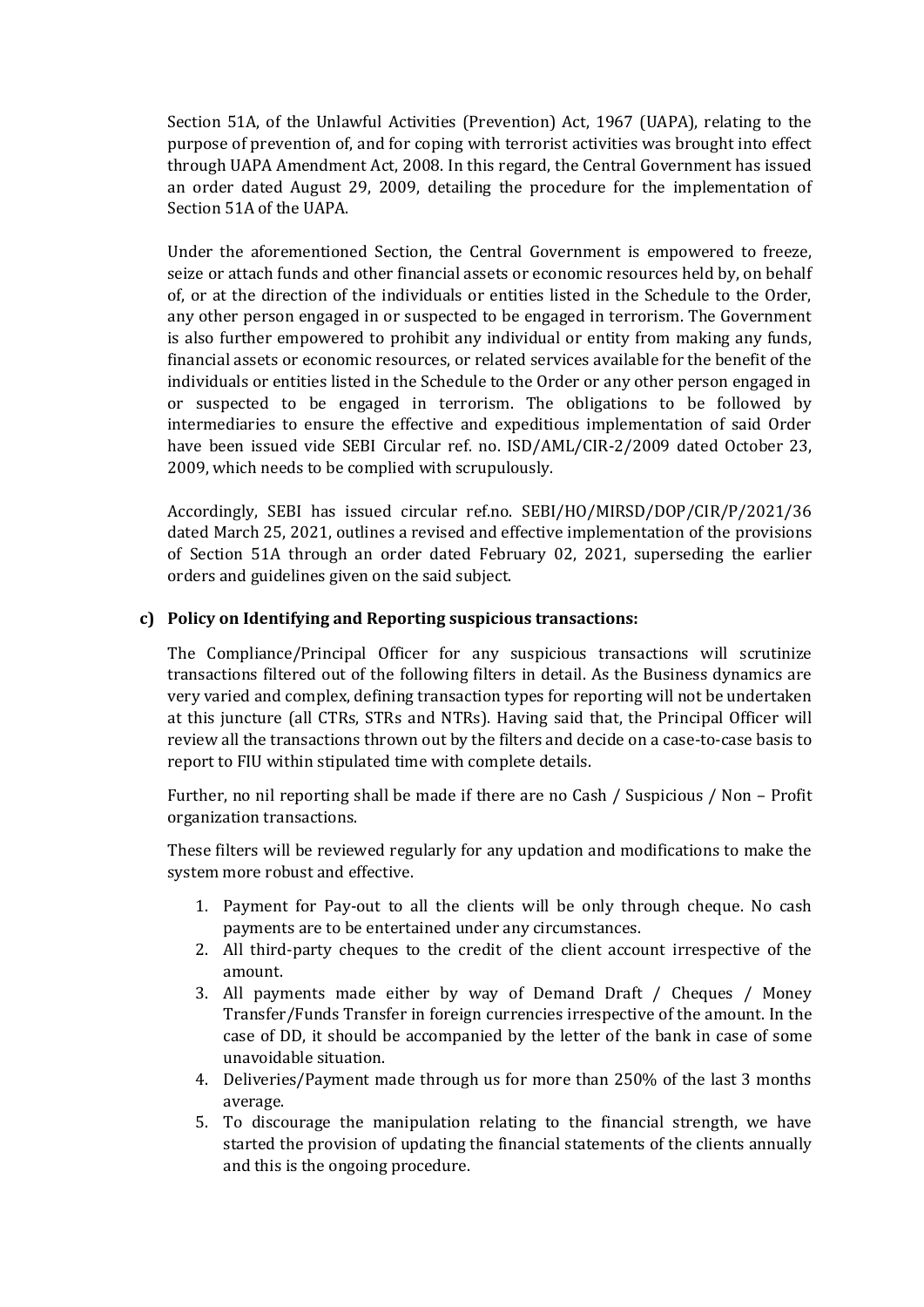# **d) What to Report?**

- $\triangleright$  The nature of the transactions
- $\triangleright$  The amount of the transaction and the currency in which it was denominated
- $\triangleright$  The date on which the transaction was conducted
- $\triangleright$  The parties to the transaction
- $\triangleright$  The reason for suspicion.

There shall not be any restrictions on operations in the accounts where an STR or NTR has been made. Member and their directors, officers, and employees (permanent and temporary) shall be prohibited from disclosing ("tipping off") the fact that an STR or NTR or related information is being reported or provided to the FIU-IND.

This prohibition on tipping off extends not only to the filing of the STR/ NTR and/or related information but even before, during, and after the submission of an STR/NTR. Thus, it shall be ensured that there is no tipping off to the client at any level.

Irrespective of the amount of transaction and/or the threshold limit envisaged for predicate offenses specified in part B of Schedule of PMLA, 2002, members shall file STR/NTR if they have reasonable grounds to believe that the transactions involve proceeds of crime.

# **15. Rights & Power of Principal officer**

- 1. Overall monitoring & implementation of the company's KYC/AML/CFT policy and to make changes/amendments in the PMLA/CFT policy of NBEPL from time to time along with the requirement of Record Keeping, retention, monitoring, and reporting.
- 2. To ask details related to ultimate beneficiary ownership/person controls securities account/POA Holder /Nominee in case it seems to be suspicious.
- 3. To ask the specific nature of its business organizational structure, income details, and its way and about the nature of the transaction, etc of its clients and its business-related entities.
- 4. To verify the customer identity and to refuse in opening any trading account if client acceptance policy has not been met or the Client has not fulfilled his due diligence measures, including requirements for proper identification and in-person verification or in the case where the client account has been opened in Benami name. The same refusal can be applied also based on clients' location (registered office address, correspondence addresses, and other addresses if applicable), nature of the business activity, trading turnover, etc., and manner of making payment for transactions.
- 5. Conduct of necessary checks and balances to be put into place before opening an account so as to ensure that the identity of the client does not match with any person having known criminal background or is not banned in any other manner, whether in terms of criminal or civil proceedings by any enforcement agency worldwide. Special checks and permission for clients of the special category (CSC) and transaction-related to foreign exchange transaction-related entities.
- 6. Verification and denial in taking the person as a client if the person is in the updated list of individuals and entities which are subject to various sanction measures such as freezing of assets/accounts, denial of financial services, etc., as approved by the Security Council committee established pursuant to various United Nations Security Council Resolutions (UNSCRs) from the website.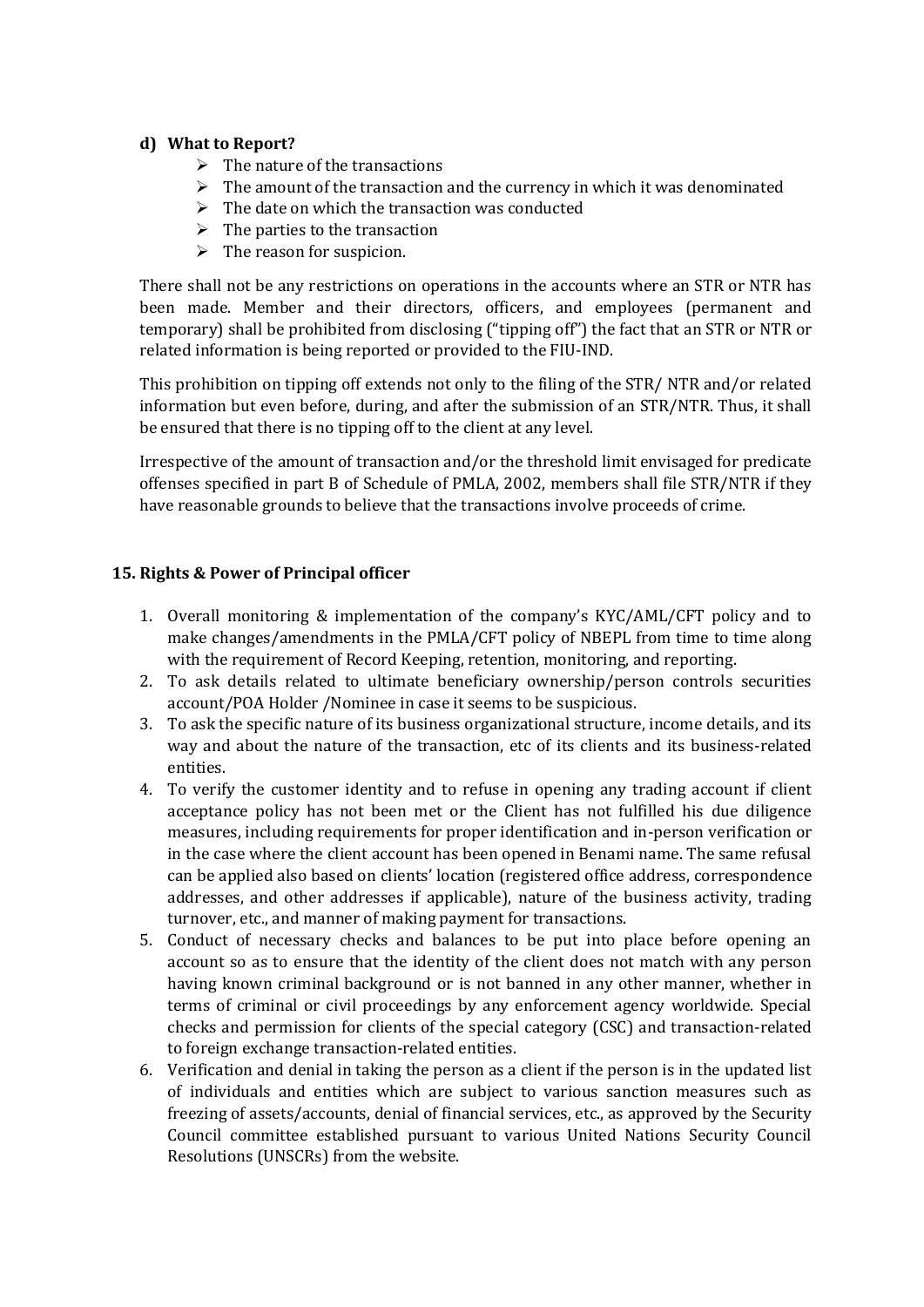- 7. To perform ongoing scrutiny of the transactions and accounts throughout the course of the business relationship to ensure that the transactions being conducted are consistent with the NBSPL's knowledge of the client, its business and risk profile, and the client's source of funds.
- 8. Stopping the business of Intermediary in case of manipulation at its end or in providing any support to a client who is engaged in any kind of manipulative trading. To approve or disapprove the mode of payment opted by the client, especially in case of Cash, Demand draft, pay order, or any other mode which seems to be suspicious or crossing any regulatory limits defined.
- 9. Immediately stopping of Pay-in or Pay-out of funds/Securities or both if by any means the suspicious Trading pattern /wrong account information or other details has been observed.
- 10. Monitoring, investigation, and taking action against all suspicious transactions (transactions integrally connected', 'transactions remotely connected or related) whether or not made in cash and including, inter-alia, credits or debits into from any nonmonetary account such as Demat account, security account maintained by NBEPL.
- 11. In handling and reporting of transactions {Cash Transaction Reports (CTRs), Suspicious Transaction Reports (STRs), Non – Profit Organisation Transaction Report (NTRs) and Counterfeit Currency Reports (CCRs)} and sharing of information/details, as required under the law in an independent manner and Cooperation with the relevant law enforcement authorities, including the timely disclosure of information. In addition to this the maintenance of utmost confidentiality in the filing of CTR, STR, and NTR to FIU-IND.
- 12. Dealing with regulators like SEBI, FIU-INDIA, or any other law enforcement agency including ministries that are involved in the fight against money laundering and combating the financing of terrorism.
- 13. In defining the role of Internal Audit/Compliance function to ensure compliance with policies, procedures, and controls relating to the prevention of money laundering and terrorist financing, including the testing of the system for detecting suspected money laundering transactions, evaluating and checking the adequacy of exception reports generated on large and/or irregular transactions, the quality of reporting of suspicious transactions and the level of awareness of front line staff of their responsibilities in this regard.
- 14. In the conduct of any Programme/Seminar/Presentation etc. for the training of the Staff, Registered Intermediary with NBSPL and any other person in connection to the NBEPL to increase awareness and vigilance to guard against money laundering and terrorist financing.

# **POLICY WITH RESPECT TO EMPLOYEES' HIRING/TRAINING & INVESTOR EDUCATION**

# **Policy on Hiring of key Employees:**

Staffs who deal directly with the public are the first point of contact with potential money launderers. Their efforts are therefore vital to the reporting system for such transactions. Staff should keep abreast of the practices to identify suspicious transactions and on the procedure to be adopted when a transaction is deemed to be suspicious. In short, employees must familiarize themselves with their customers' normal trading activities and usual market practices in order to recognize anomalous behavior. Suspicions concerning the source of assets, or the nature of a transaction may not be ignored.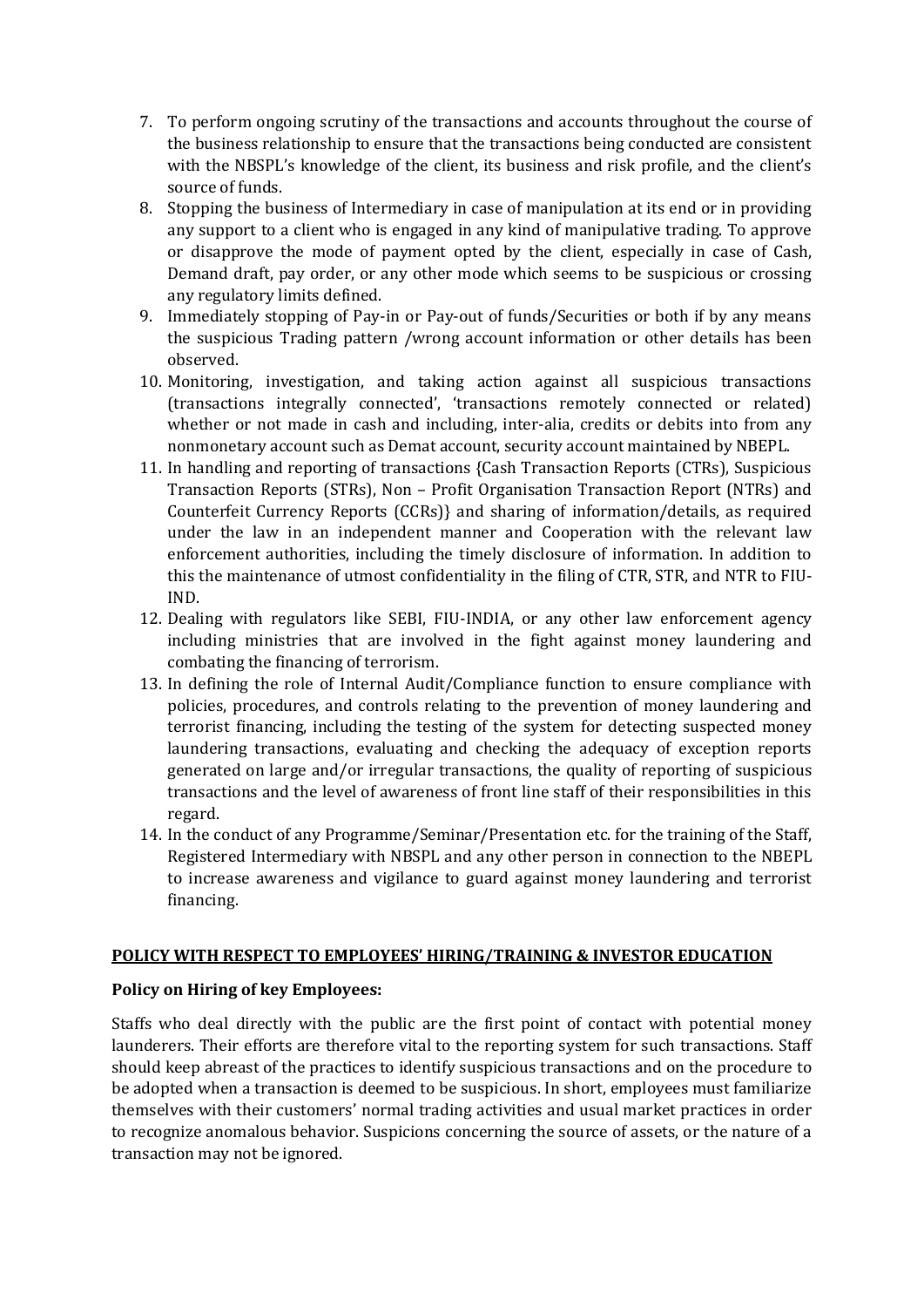It is the active responsibility of every person at the company to seek to ensure that the firm's facilities are not being misused.

At the time of screening key employees in the Company, the HR personnel should make sure that the key employees must be made aware of the AML/CFT requirement at the time of joining the organization and at such other time as they deem fit to ensure that key employees\* shall perform & discharge their duties efficiently and effectively to combat the risk of money laundering which is considered to be a prominent area/aspect in an industry in which the company operates.

\*Key employees are employees as per the list maintained by HR personnel from time to time.

# **Policy on Employees' training:**

The company should have an ongoing employee training programme in terms of following

- $\Rightarrow$  Circulating information from time to time to the concerned employees pursuant to the PMLA requirement wherein all the employees are made aware about the requirement of PMLA viz. procedures to be followed while dealing with potential clients, ongoing due diligence in terms of risk profile, clients' transactions, etc.
- $\Rightarrow$  Conducting presentations from time to time to create awareness amongst the concerned employees.

# **Policy on Investor Education:**

With a view to discharge our responsibility in the view of PMLA requirement, the Company should endeavour to do the following:

- $\Rightarrow$  Provide literature to potential clients which make them aware of the AML/CFT requirement.
- $\Rightarrow$  Disseminating / spreading the information amongst the investors/clients via different modes.

# **Surveillance in sync with AML**

We have a surveillance department that works in tandem with compliance and RMS and normally takes care of all the activities of clients, branches, remisiers, sub-brokers, and other concerned persons of the organization who are in access of any kind of information or are in any way related to the firm. We constantly monitor the activity that destroys the fair and orderly movement of the market and/or involved in suspicious transactions.

# **Co-operation with statutory authorities**

Employees shall provide all requisite co-operation and assistance to the relevant statutory authorities, including the Securities and Exchange Board of India ("SEBI") and shall comply with all lawful instructions that may be issued by such authorities from time to time. In the event of the

Employees receiving any summons, requests, notices, or demands from SEBI, income-tax or other statutory authorities or being named parties in any legal proceeding, whether in their personal capacity or otherwise, they shall forthwith inform the Designated Officer in writing of the same and furnish all details as may be required by the Designated Officer in this behalf.

# **Review of Policy**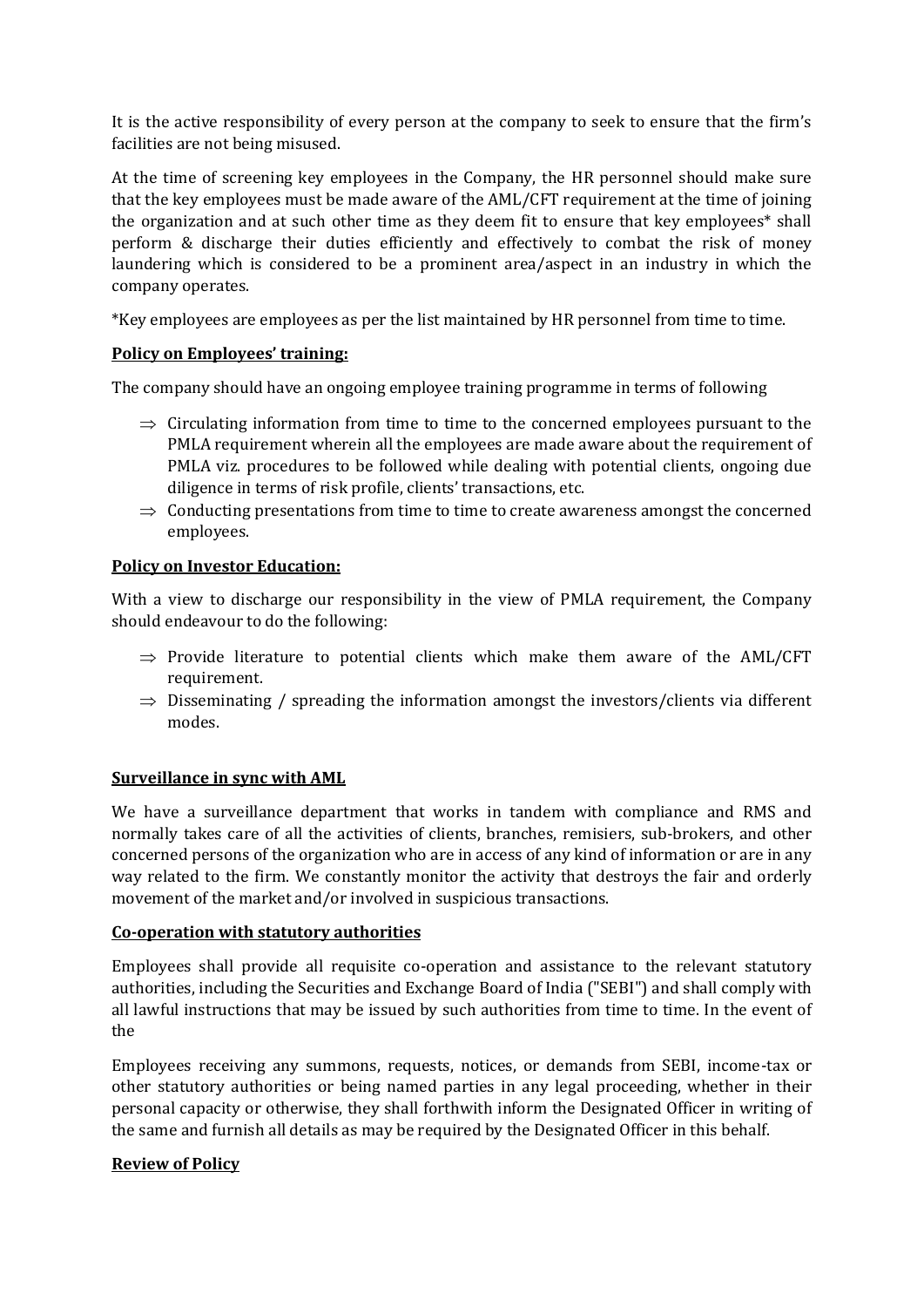The aforesaid AML policy is reviewed on a yearly basis or as and when any new circulars are issued by the SEBI or relative exchanges, within one month of the same with regard to testing its adequacy to meet the compliance requirements of PMLA 2002. The Principal Officer is the authority to give directions to undertake additions, changes, modifications, etc. as directed by SEBI/ FIU-IND.

# **Designated Principal Officer**

In case any further information / Clarification is required in this regard, the principal officer may be contacted.

**Mr. Deepak Agarwal Nirmal Bang Equities Private Limited B 2, 3rd Floor, Marathon Innova, Lower Parel, Mumbai 400013 Contact: 91-22-62738000 [deepak.agarwal@nirmalbang.com](mailto:deepak.agarwal@nirmalbang.com)**

# **Annexure forming part of KYC policy & Prevention of Money Laundering Policy**

| Sr. No         | <b>Nature of Client</b>                                                                           | <b>BO Identification Criteria</b>                                                                 |  |
|----------------|---------------------------------------------------------------------------------------------------|---------------------------------------------------------------------------------------------------|--|
| $\mathbf{1}$   | a person other than an                                                                            | a) The identity of the natural person, who, whether acting                                        |  |
|                | individual or trust, viz., the                                                                    | alone or together or through one or more juridical person,                                        |  |
|                | company, partnership, or                                                                          | exercises control through ownership or who ultimately has a                                       |  |
|                | unincorporated                                                                                    | controlling ownership interest**                                                                  |  |
|                | association/body of                                                                               | b) In cases where there exists doubt under clause (a) above                                       |  |
|                | individuals                                                                                       | as to whether the person with the controlling ownership                                           |  |
|                |                                                                                                   | interest is the beneficial owner or where no natural person                                       |  |
|                |                                                                                                   | exerts control through ownership interests, the identity of                                       |  |
|                |                                                                                                   | the natural person exercising control over the juridical                                          |  |
|                |                                                                                                   | person through other means.                                                                       |  |
|                |                                                                                                   | Explanation: Control through other means can be exercised                                         |  |
|                |                                                                                                   | through voting rights, agreement, arrangements, or in any                                         |  |
|                |                                                                                                   | other, manner.                                                                                    |  |
|                |                                                                                                   | c) Where no natural person is identified under clauses (a) or                                     |  |
|                |                                                                                                   | (b) above, the identity of the relevant natural person who                                        |  |
|                |                                                                                                   | holds the position of senior managing official.                                                   |  |
| $\overline{2}$ | For client which is a trust:                                                                      | Where the client is a trust, the COMPANY shall identify the                                       |  |
|                |                                                                                                   | beneficial owners of the client and take reasonable measures                                      |  |
|                |                                                                                                   | to verify the identity of such persons, through the identity of                                   |  |
|                |                                                                                                   | the settler of the trust, the trustee, the protector, the                                         |  |
|                |                                                                                                   | beneficiaries with 15% or more interest in the trust and any                                      |  |
|                |                                                                                                   | other natural person exercising ultimate effective control                                        |  |
|                |                                                                                                   | over the trust through a chain of control or ownership.                                           |  |
| 3              |                                                                                                   | <b>Exemption in case of listed companies:</b>                                                     |  |
|                |                                                                                                   | Where the client or the owner of the controlling interest is a company listed on a stock exchange |  |
|                |                                                                                                   | or is a majority-owned subsidiary of such a company, it is not necessary to identify and verify   |  |
|                | the identity of any shareholder or beneficial owner of such companies.                            |                                                                                                   |  |
| 4              | <b>Applicability for foreign investors:</b>                                                       |                                                                                                   |  |
|                | Intermediaries dealing with foreign investors viz. Foreign Institutional Investors, Sub Accounts, |                                                                                                   |  |
|                | and Qualified Foreign Investors may be guided by the clarifications issued vide SEBI circular     |                                                                                                   |  |

# **ANNEXURE 1**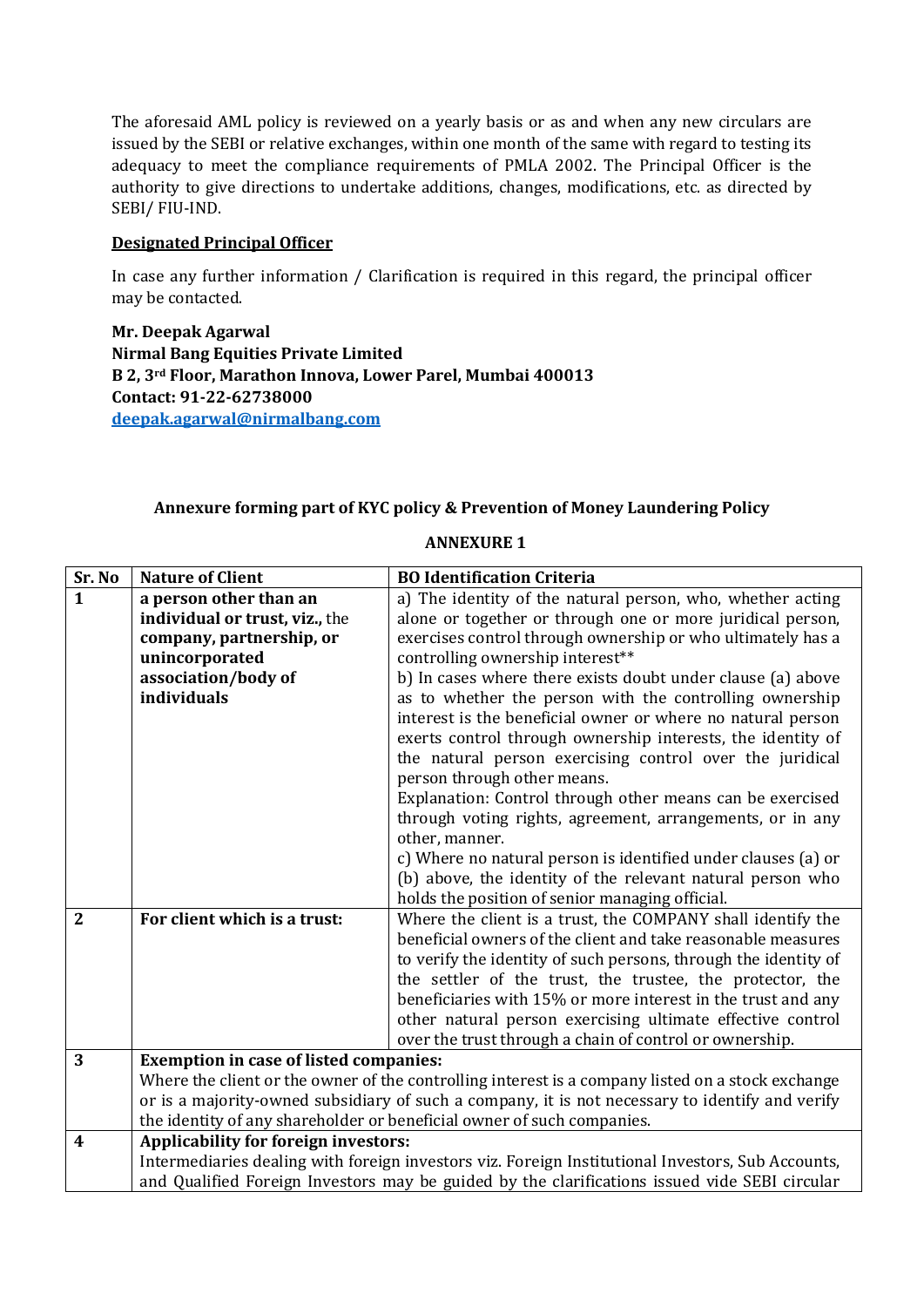CIR/MIRSD/11/2012 dated September 5, 2012, for the purpose of identification of beneficial ownership of the client.

The provisions of this circular shall come into force with immediate effect.

\*\*Explanation: Controlling ownership interest means ownership of / entitlement to:

a) More than 25% of shares or capital or profits of the juridical person, where the juridical person is a company

b) More than 15% of the capital or profits of the juridical person, where the juridical person is a partnership; or

c) More than 15% of the property or capital or profits of the juridical person, where the juridical person is an unincorporated association or body of individuals.

# **X-X-X-X-X**

#### **ANNEXURE – 2**

#### **Documents which can be relied upon:**

- **PAN Card:** PAN Card is mandatory and is the most reliable document as it is unique to each individual and is valid for the lifetime of the holder and we can independently check its genuineness through IT Websites.
- **Identity Proof:** PAN Card itself can be served as proof of Identity. However, in the case of PAN card carries an old photograph of the holder, which does not match the current facial features of the client, we should take other identity proof in form of a Voter's identity card, Passport, Ration Card, or any Government / PSU / Bank issued photo identity card / Aadhaar Card.
- **Address Proof:** For Valid address proof, we can rely on the Voter's Identity Card, Passport, Bank Statement, Aadhaar Card, Ration Card, and the latest Electricity/telephone bill in the name of the client. The utility bill should be not more than three months old while entering into a relationship with the clients.

# **Documents to be obtained as part of the customer identification procedure for new clients (unexpired Original should be verified):**

- **A. Proof of Identity (POI): - List of documents admissible as Proof of Identity:**
	- $\Rightarrow$  Unique Identification Number (UID) (Aadhaar)
	- $\Rightarrow$  Passport
	- $\Rightarrow$  Voter ID card
	- $\Rightarrow$  Driving license.
	- $\Rightarrow$  PAN card with photograph.
	- $\Rightarrow$  Identity card/ document with applicant's Photo, issued by any of the following: Central/State Government and its Departments, Statutory/Regulatory Authorities, Public Sector Undertakings, Scheduled Commercial Banks, Public Financial Institutions, Colleges affiliated to Universities, Professional Bodies such as ICAI, ICWAI, ICSI, Bar Council, etc., to their members; and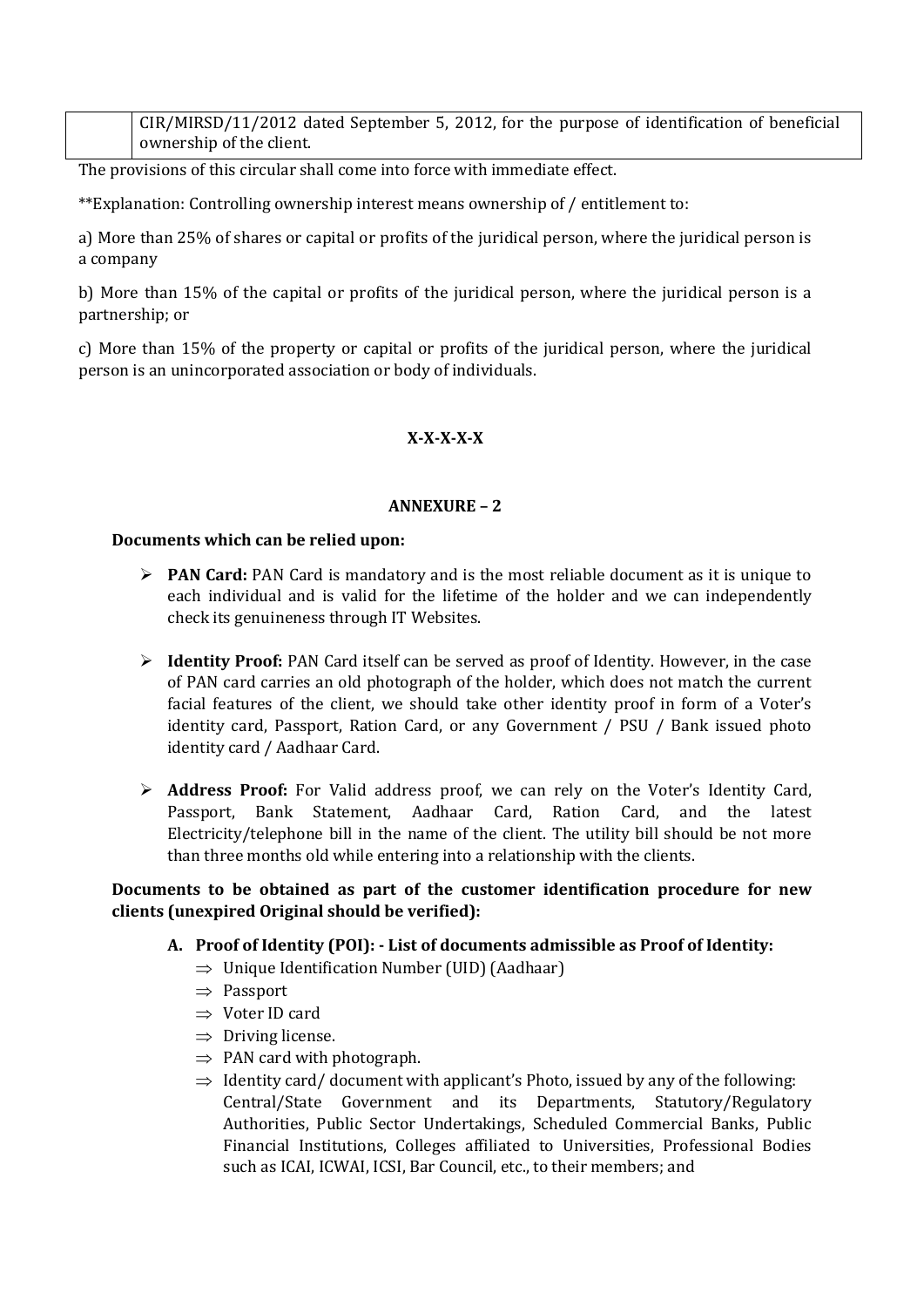$\Rightarrow$  Credit cards/Debit cards issued by Banks

# **B. Proof of Address (POA): - List of documents admissible as Proof of Address:**

(\*Documents having an expiry date should be valid on the date of submission.)

- $\Rightarrow$  Passport
- $\Rightarrow$  Voters Identity Card
- $\Rightarrow$  Ration Card
- $\Rightarrow$  Registered Lease or Sale Agreement of Residence/ Driving License/ Flat Maintenance bill/ Insurance Copy.
- $\Rightarrow$  Utility bills like Telephone Bill (only landline), Electricity bill or Gas bill Not more than 3 months old.
- $\Rightarrow$  Bank Account Statement/Passbook -- Not more than 3 months old.
- $\Rightarrow$  Self-declaration by High Court and Supreme Court judges, giving the new address in respect of their own accounts.
- $\Rightarrow$  Proof of address issued by any of the following: Bank Managers of Scheduled Commercial Banks/Scheduled Co-operative Bank/Multinational Foreign Banks/Gazetted Officer/Notary Public/Elected Representatives to the Legislative Assembly/Parliament/Documents issued by any Govt. or Statutory Authority.
- $\Rightarrow$  For FII/sub-account, Power of Attorney given by FII/sub-account to the Custodians (which are duly notarized and/or apostilled or consularised) that gives the registered address should be taken.
- $\Rightarrow$  The proof of address in the name of the spouse may be accepted

In the case of non-Individuals, additional documents to be obtained from non-individuals, over &above the POI & POA, as mentioned below:

| <b>Types of entity</b> | <b>Documentary requirements</b>                                                                                                                                                                                                                                                             |
|------------------------|---------------------------------------------------------------------------------------------------------------------------------------------------------------------------------------------------------------------------------------------------------------------------------------------|
|                        | Copy of the balance sheets for the last 2 financial years (to<br>be submitted every year).                                                                                                                                                                                                  |
|                        | Copy of latest shareholding pattern including the list of all<br>those holding control, either directly or indirectly, in the<br>company in terms of SEBI takeover Regulations, duly<br>certified<br>company secretary/Whole-time<br>the<br>by<br>Director/MD (to be submitted every year). |
| Corporate              | Photograph, POI, POA, PAN, and DIN numbers of whole-time<br>directors/two directors in charge of day-to-day operations.                                                                                                                                                                     |
|                        | Photograph, POI, POA, PAN of individual promoters holding<br>control - either directly or indirectly.                                                                                                                                                                                       |
|                        | Copies of the Memorandum and Articles of Association and<br>certificate of incorporation.                                                                                                                                                                                                   |
|                        | Copy of the Board Resolution for investment in the<br>securities market.                                                                                                                                                                                                                    |
|                        | Authorized signatories list with specimen signatures.                                                                                                                                                                                                                                       |
|                        | Copy of the balance sheets for the last 2 financial years (to<br>$\bullet$<br>be submitted every year).                                                                                                                                                                                     |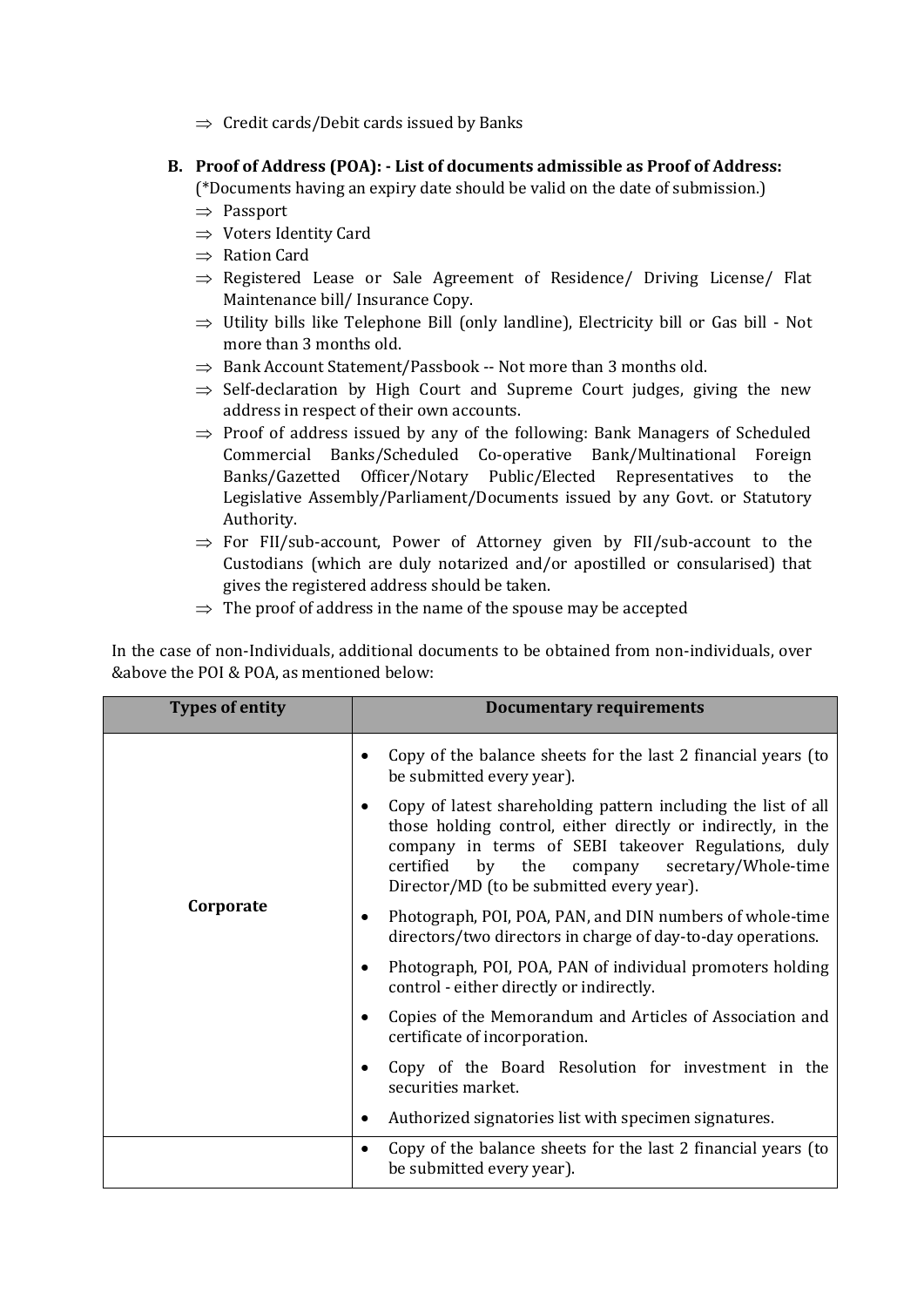| Partnership firm                                              | Certificate of registration (for registered partnership firms<br>$\bullet$<br>only)                                    |
|---------------------------------------------------------------|------------------------------------------------------------------------------------------------------------------------|
|                                                               | Copy of partnership deed.<br>$\bullet$                                                                                 |
|                                                               | Authorized signatories list with specimen signatures.<br>$\bullet$                                                     |
|                                                               | Photograph, POI, POA, PAN of Partners.<br>$\bullet$                                                                    |
| <b>Trust</b>                                                  | Copy of the balance sheets for the last 2 financial years (to<br>$\bullet$<br>be submitted every year).                |
|                                                               | Certificate of registration (for registered trust only).<br>$\bullet$                                                  |
|                                                               | Copy of Trust deed.<br>$\bullet$                                                                                       |
|                                                               | List of trustees certified by managing trustees/CA.<br>$\bullet$                                                       |
|                                                               | Photograph, POI, POA, PAN of Trustees.<br>$\bullet$                                                                    |
| <b>HUF</b>                                                    | PAN of HUF.<br>$\bullet$                                                                                               |
|                                                               | Deed of declaration of HUF/List of coparceners.<br>$\bullet$                                                           |
|                                                               | Bank pass-book/bank statement in the name of HUF.<br>$\bullet$                                                         |
|                                                               | Photograph, POI, POA, PAN of Karta.<br>$\bullet$                                                                       |
|                                                               | Proof of Existence/Constitution document.<br>$\bullet$                                                                 |
| <b>Unincorporated Association</b><br>or a Body of Individuals | Resolution of the managing body & Power of Attorney<br>$\bullet$<br>granted to transact business on its behalf.        |
|                                                               | Authorized signatories list with specimen signatures.<br>$\bullet$                                                     |
| <b>Banks/Institutional</b>                                    | Copy of the constitution/registration or annual<br>$\bullet$<br>report/balance sheet for the last 2 financial years.   |
| <b>Investors</b>                                              | Authorized signatories list with specimen signatures.<br>٠                                                             |
| <b>Foreign Institutional</b>                                  | Copy of SEBI registration certificate.<br>$\bullet$                                                                    |
| <b>Investors</b>                                              | Authorized signatories list with specimen signatures.<br>$\bullet$                                                     |
|                                                               | Self-certification on letterhead.<br>$\bullet$                                                                         |
| <b>Army/Government Bodies</b>                                 | Authorized signatories list with specimen signatures.<br>$\bullet$                                                     |
|                                                               | Copy of Registration Certificate under Societies Registration<br>$\bullet$<br>Act.                                     |
|                                                               | List of Managing Committee members.<br>$\bullet$                                                                       |
| <b>Registered Society</b>                                     | Committee resolution for persons authorized to act as<br>$\bullet$<br>authorized signatories with specimen signatures. |
|                                                               | A true copy of Society Rules and Bye-Laws certified by the<br>$\bullet$<br>Chairman/Secretary.                         |

# **C. List of people authorized to attest the documents:**

**1.** Notary Public, Gazetted Officer, Manager of a Scheduled Commercial/ Co-operative Bank or Multinational Foreign Banks (Name, Designation & Seal should be affixed on the copy).